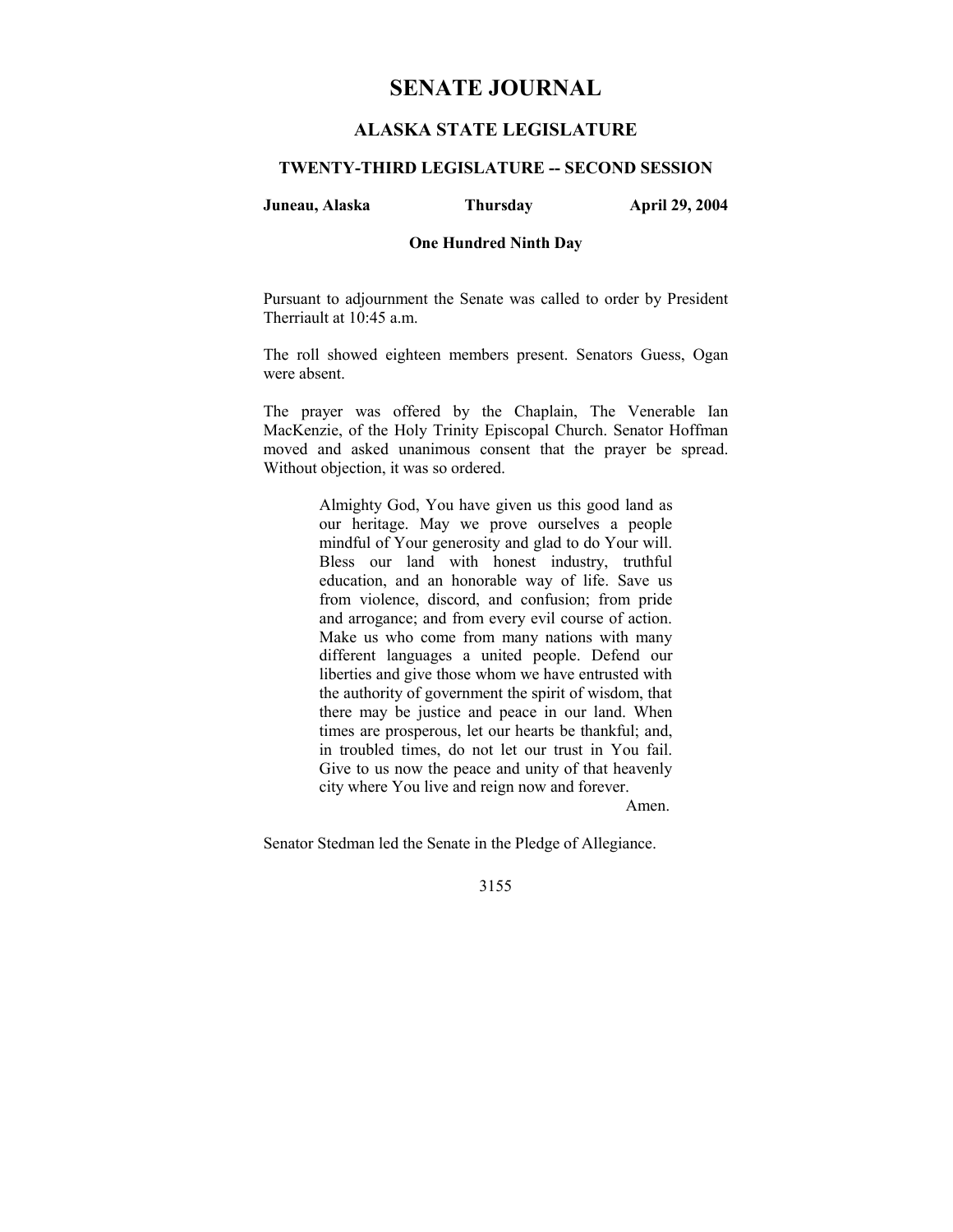# **Certification**

Senator Ben Stevens moved and asked unanimous consent that the journal for the one hundred eighth legislative day be approved as certified by the Secretary. Without objection, it was so ordered.

The presence of Senators Ogan, Guess was noted.

#### **Messages from the House**

Message dated April 28 was read, stating the House passed and transmitted for consideration:

# **First Reading and Reference of House Resolutions**

## **HCR 28**

CS FOR HOUSE CONCURRENT RESOLUTION NO. 28(FIN) am BY THE HOUSE FINANCE COMMITTEE,

> Relating to the study of socioeconomic impacts of salmon harvesting cooperatives.

was read the first time and referred to the Community and Regional Affairs and Resources Committees.

#### **First Reading and Reference of House Bills**

# **HB 511**

CS FOR HOUSE BILL NO. 511(HES) am BY THE HOUSE HEALTH, EDUCATION AND SOCIAL SERVICES COMMITTEE, entitled:

> "An Act relating to the certificate of need program for health care facilities; and providing for an effective date."

was read the first time and referred to the Health, Education and Social Services and Finance Committees.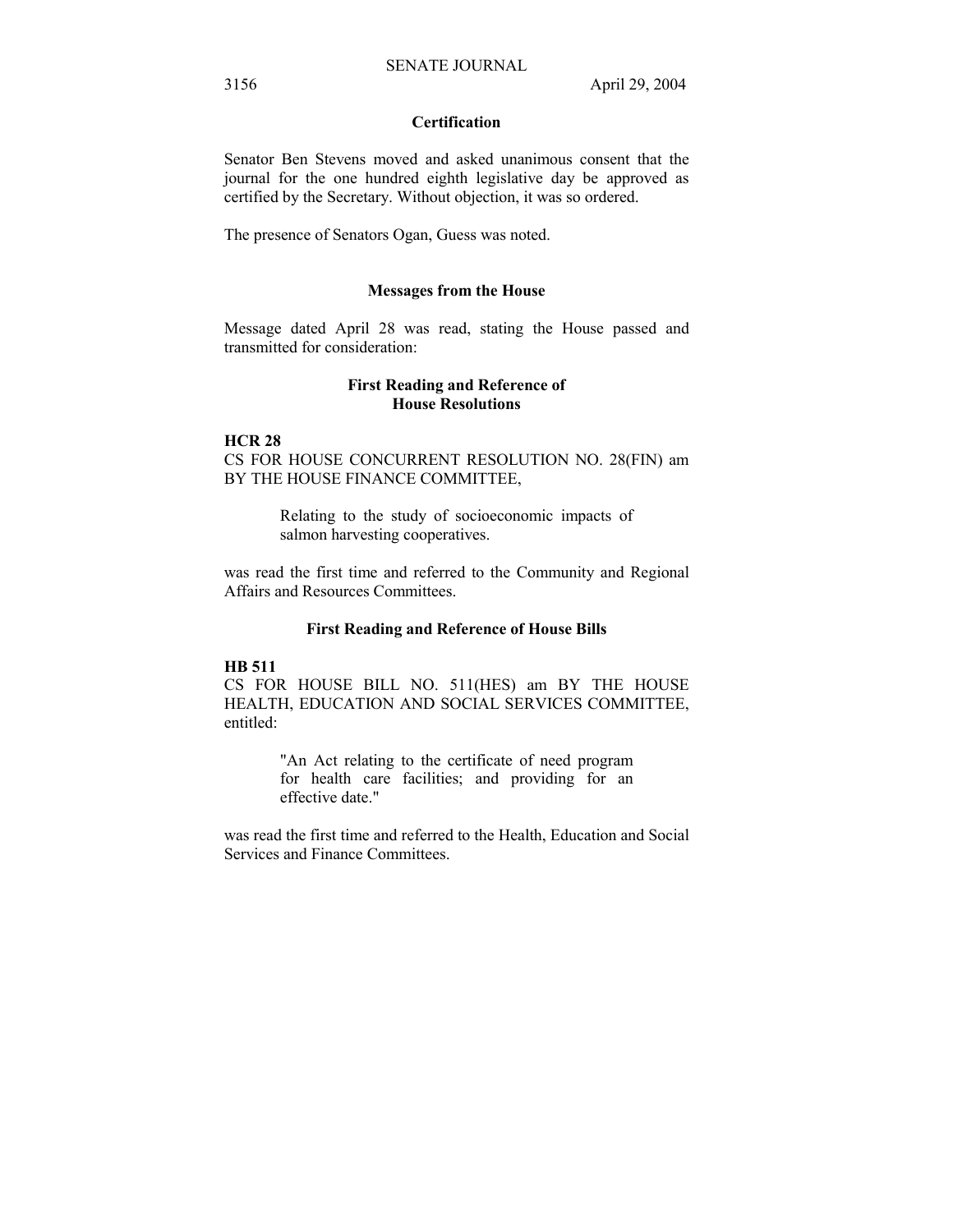## **HB 533**

CS FOR HOUSE BILL NO. 533(JUD) BY THE HOUSE JUDICIARY COMMITTEE, entitled:

> "An Act relating to the state's administrative procedures and to judicial oversight of administrative matters."

was read the first time and referred to the Finance Committee.

# **HB 375**

Message dated April 28 was read, stating the House failed to concur in the Senate amendments to CS FOR HOUSE BILL NO. 375(FIN) am and respectfully requests the Senate to recede from its amendments, namely:

> SENATE CS FOR CS FOR HOUSE BILL NO. 375(FIN) am S(brf sup maj fld S) "An Act making appropriations for the operating and loan program expenses of state government, for certain programs, and to capitalize funds; and providing for an effective date."

The Speaker has appointed the following members to a Conference Committee to meet with the like committee from the Senate to consider the bills:

Representative Harris, Chair Representative Williams Representative Croft

President Therriault previously appointed members to the Conference Committee (page 3082).

Senator Ben Stevens moved that the Senate recede from its amendments and recommended the body vote no.

The question being: "Shall the Senate recede from its amendments?" The roll was taken with the following result: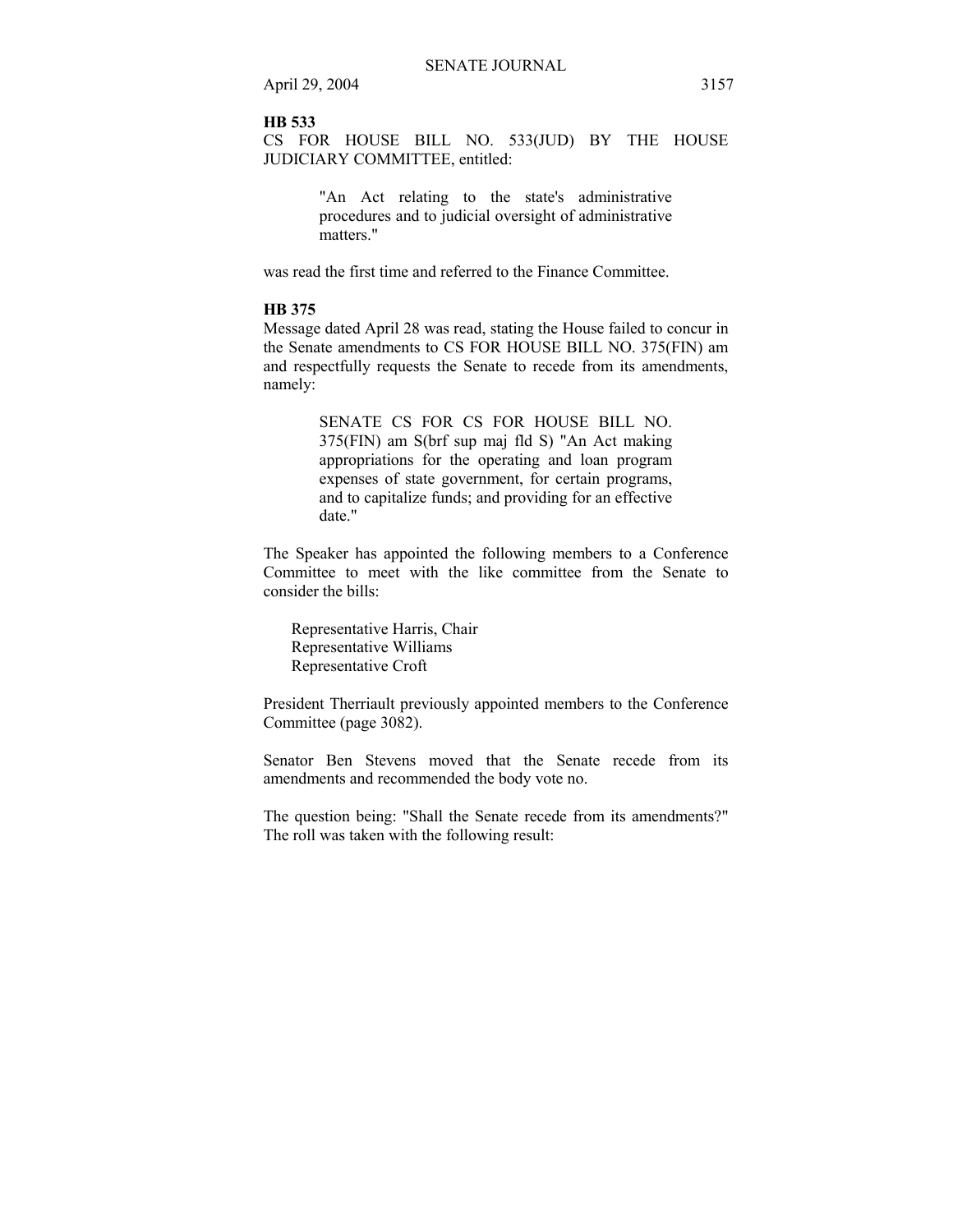SCS CSHB 375(FIN)am S(brf sup maj fld S) Shall the Senate Recede from its Amendments to CSHB 375(FIN) am?

# **YEAS: 7 NAYS: 12 EXCUSED: 0 ABSENT: 1**

Yeas: Davis, Ellis, Elton, French, Guess, Lincoln, Olson

Nays: Bunde, Cowdery, Dyson, Green, Ogan, Seekins, Stedman, Stevens B, Stevens G, Therriault, Wagoner, Wilken

Absent: Hoffman

and so, the Senate failed to recede.

The Secretary was requested to notify the House.

## **HB 377**

Message dated April 28 was read, stating the House failed to concur in the Senate amendment to CS FOR HOUSE BILL NO. 377(FIN) and respectfully requests the Senate to recede from its amendment, namely:

> SENATE CS FOR CS FOR HOUSE BILL NO. 377(FIN) "An Act making appropriations for the operating and capital expenses of the state's integrated comprehensive mental health program; and providing for an effective date."

The Speaker has appointed the following members to a Conference Committee to meet with the like committee from the Senate to consider the bills:

Representative Harris, Chair Representative Williams Representative Croft

President Therriault previously appointed members to the Conference Committee (page 3083).

Senator Ben Stevens moved that the Senate recede from its amendment and recommended the body vote no.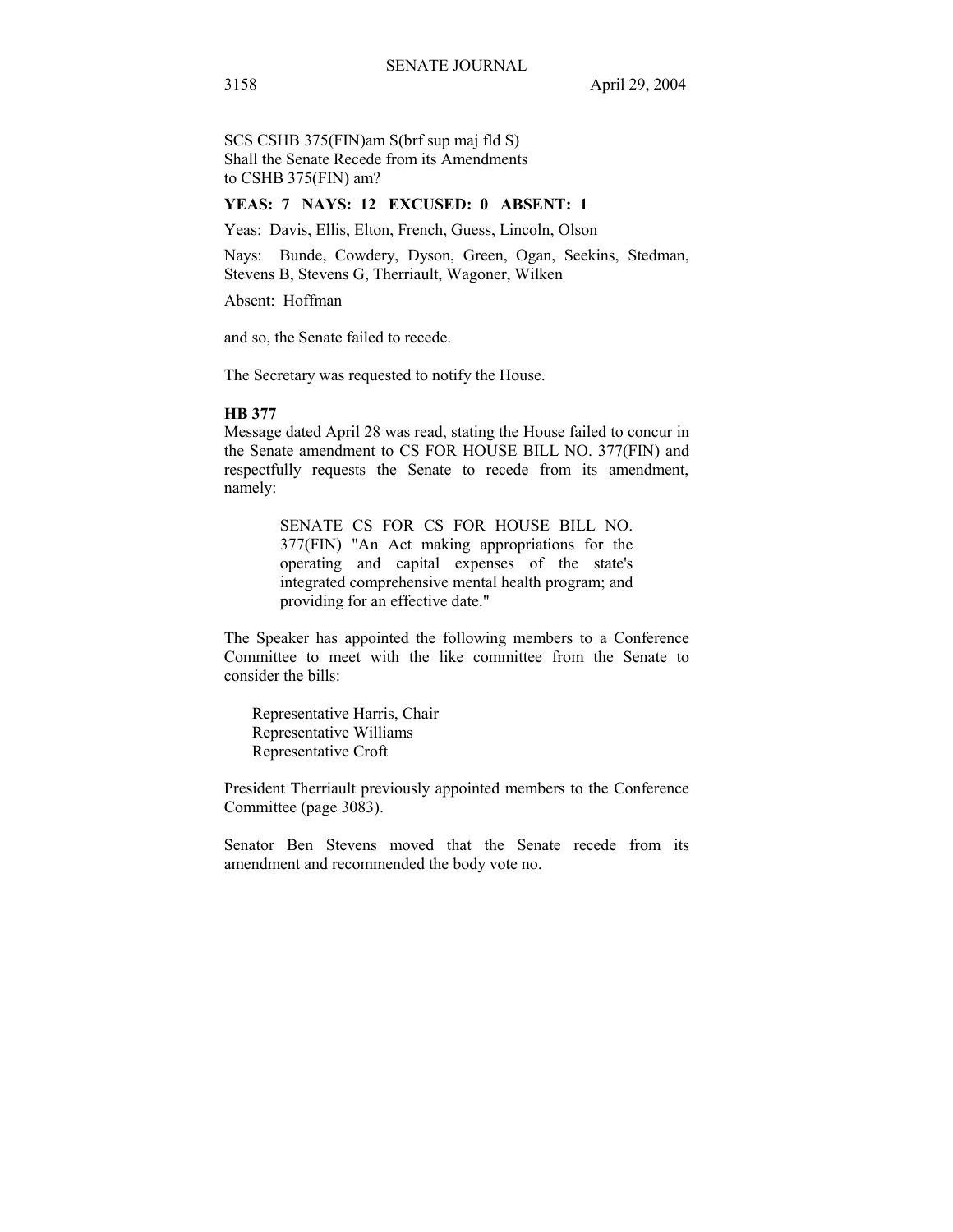The question being: "Shall the Senate recede from its amendment?" The roll was taken with the following result:

SCS CSHB 377(FIN)

Shall the Senate Recede from its Amendment to CSHB 377(FIN)?

# **YEAS: 8 NAYS: 12 EXCUSED: 0 ABSENT: 0**

Yeas: Davis, Ellis, Elton, French, Guess, Hoffman, Lincoln, Olson

Nays: Bunde, Cowdery, Dyson, Green, Ogan, Seekins, Stedman, Stevens B, Stevens G, Therriault, Wagoner, Wilken

Davis changed from "Nay" to "Yea".

and so, the Senate failed to recede.

The Secretary was requested to notify the House.

#### **Standing Committee Reports**

#### **SB 136**

Forthcoming fiscal information (page 3095) for the Finance Committee Substitute for SENATE BILL NO. 136 "An Act increasing an optional exclusion or exemption from municipal taxation for residential property" was published today:

 Fiscal Note No. 3, zero, Department of Community and Economic Development

Fiscal Note No. 4, indeterminate, Department of Revenue

The bill is on today's calendar.

#### **SB 224**

Forthcoming fiscal information (page 3119) for the State Affairs Committee Substitute for SENATE BILL NO. 224 "An Act relating to lowering the legal level of intoxication for operating a motor vehicle, aircraft, or watercraft to .02 percent or the equivalent for persons under 21 years of age; relating to implied consent for purposes of determining consumption of alcohol; and providing for an effective date" was published today: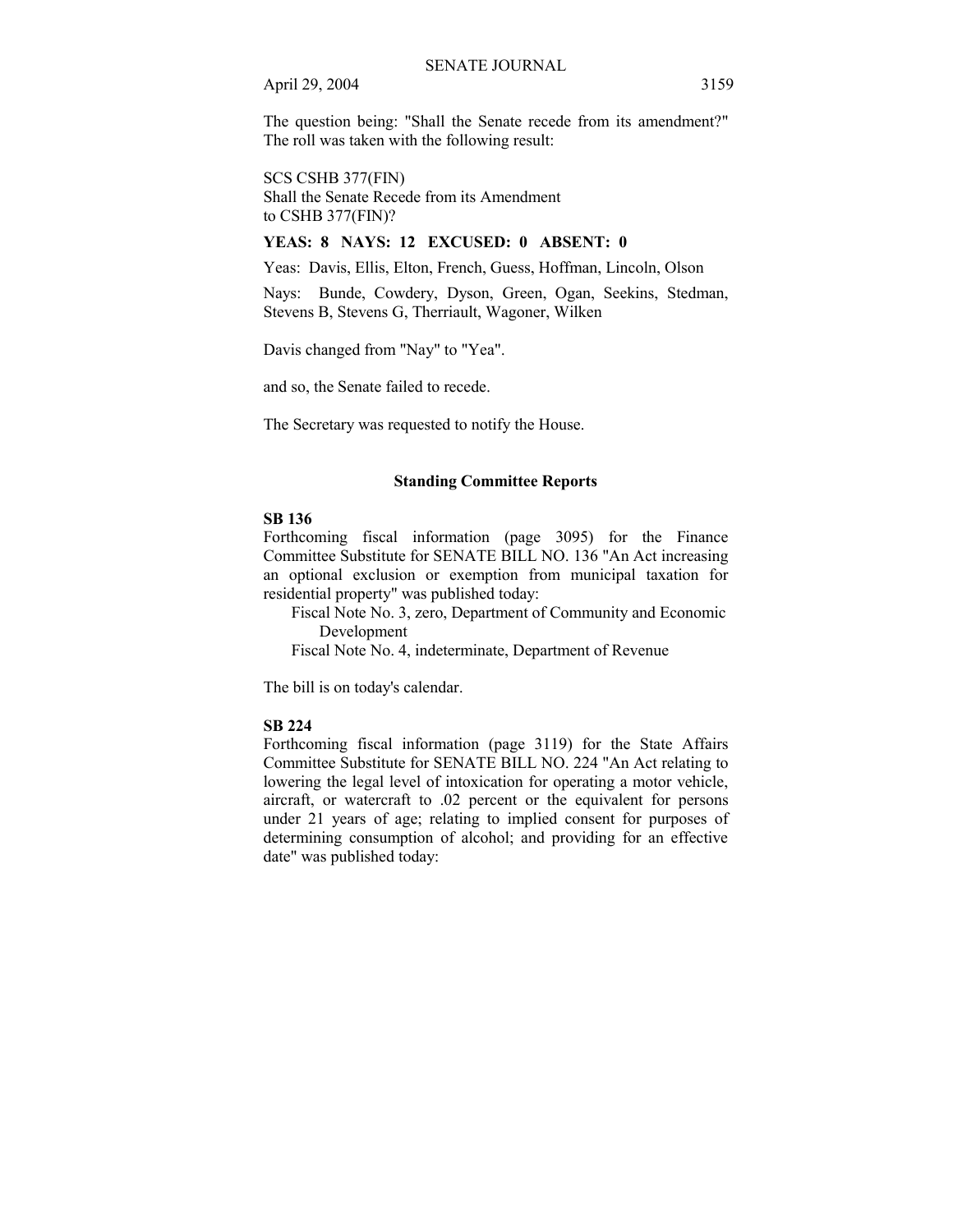Fiscal Note No. 8, zero, Department of Administration Fiscal Note No. 9, indeterminate, Department of Administration Fiscal Note No. 10, Department of Administration

#### **SB 231**

Forthcoming Finance Committee Substitute (page 3076) for SENATE BILL NO. 231 "An Act shortening the time periods after which certain unclaimed property is presumed to be abandoned; and providing for an effective date" was received today:

> CS FOR SENATE BILL NO. 231(FIN) "An Act relating to unclaimed property; and providing for an effective date."

#### **SB 278**

Corrected fiscal note (page 3095) for the Finance Committee Substitute for SENATE BILL NO. 278 "An Act relating to fees for the inspection of recreational devices, for certificates of fitness for electrical wiring and plumbing, for filing voluntary flexible work hour plans, and for licenses for boiler operators; and providing for an effective date" was published today:

 Fiscal Note No. 4, Department of Labor and Workforce Development

#### **SB 313**

The Finance Committee considered SENATE BILL NO. 313 "An Act making supplemental and other appropriations; amending appropriations; making an appropriation to capitalize a fund; and providing for an effective date" and recommended it be replaced with

> CS FOR SENATE BILL NO. 313(FIN) "An Act making supplemental and other appropriations; amending and repealing appropriations; making appropriations to capitalize funds; and providing for an effective date."

Signing do pass: Senators Green, Wilken, Cochairs; Senator Dyson. Signing no recommendation: Senators Hoffman, Olson, Bunde.

The bill was referred to the Rules Committee.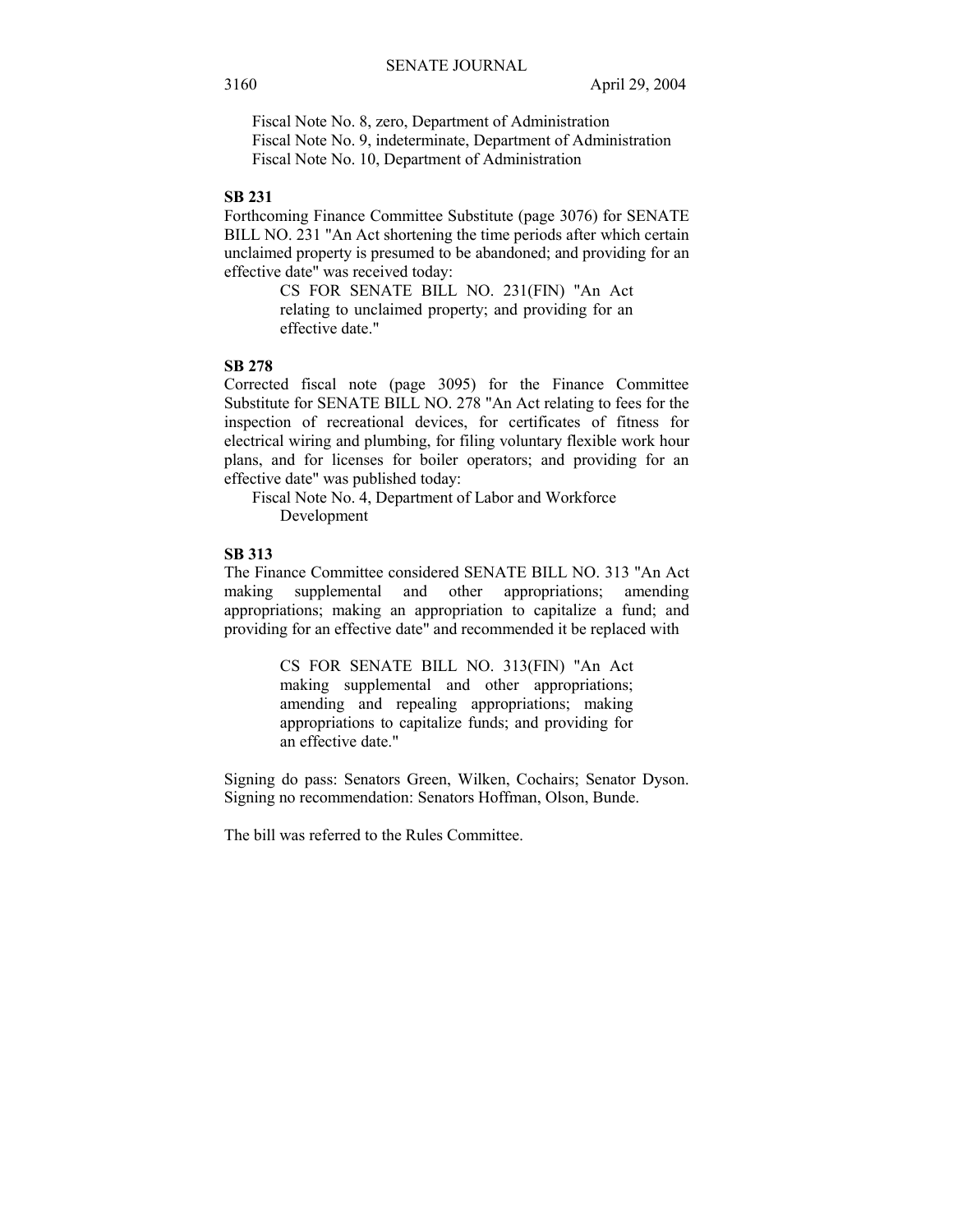#### **SB 369**

The Judiciary Committee considered SENATE BILL NO. 369 "An Act exempting a person who allows a student of the University of Alaska to gain practical work experience with the person while participating in a practicum from vicarious liability as an employer, and exempting the student participating in a practicum from the Alaska Wage and Hour Act and workers' compensation coverage" and recommended the adoption of the Labor and Commerce Committee Substitute offered on page 3121. Signing do pass: Senator Seekins, Chair. Signing no recommendation: Senators Therriault, Ogan, Ellis.

The following previously published fiscal information applies: Fiscal Note No. 1, zero, University of Alaska Fiscal Note No. 2, zero, Department of Labor and Workforce Development

The bill was referred to the Rules Committee.

#### **SB 392**

The Finance Committee considered SENATE BILL NO. 392 "An Act relating to the expenses of investigation, hearing, or public advocacy before the Regulatory Commission of Alaska, to calculation of the regulatory cost charge for public utilities and pipeline carriers to include the Department of Law's costs of its public advocacy function, to inspection of certain books and records by the attorney general when participating as a party in a matter before the Regulatory Commission of Alaska; and providing for an effective date." Signing do pass: Senators Green, Wilken, Cochairs; Senators Dyson, Bunde. Signing no recommendation: Senator Olson.

The following fiscal information was published today: Fiscal Note No. 3, Department of Law

The bill was referred to the Rules Committee.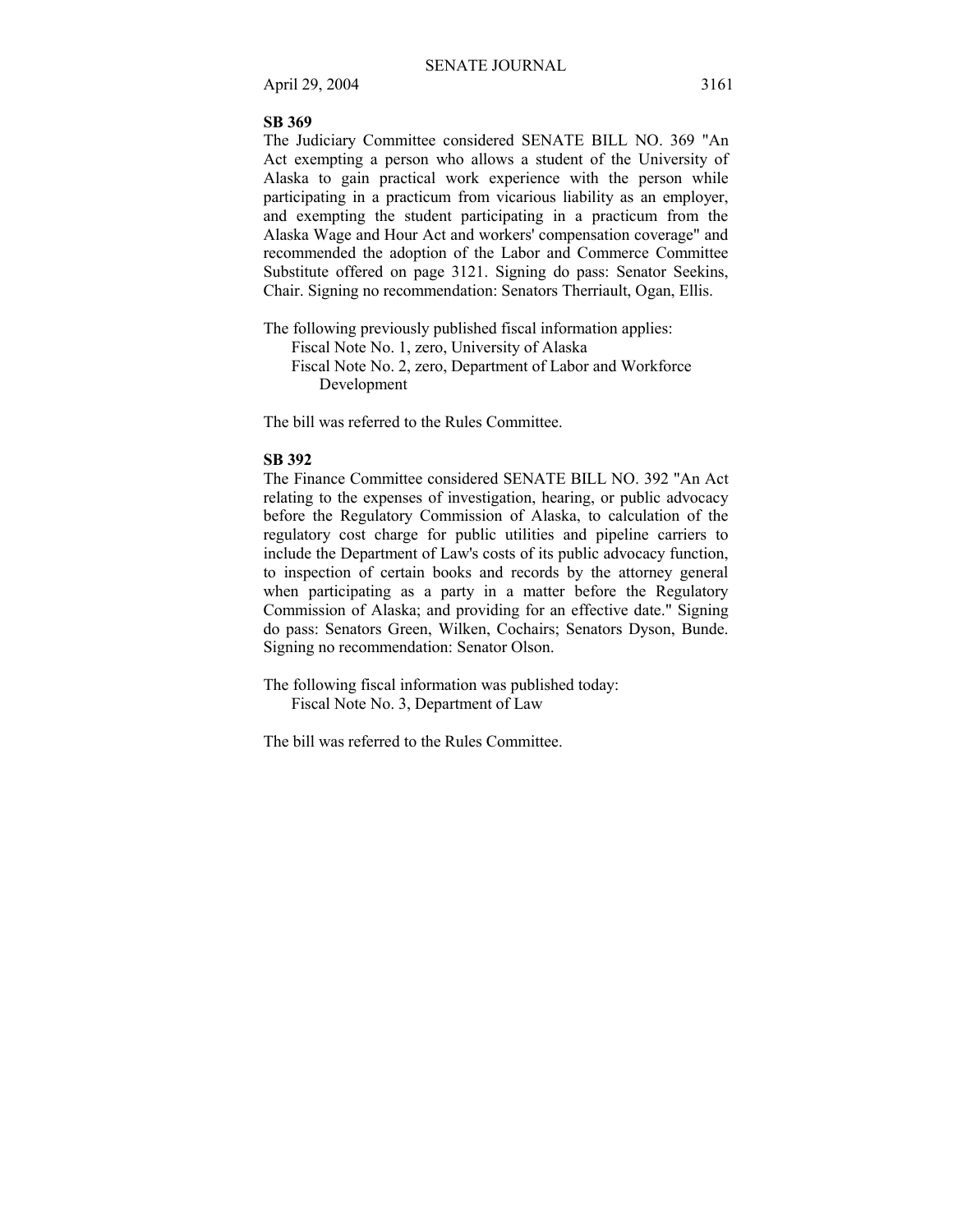#### **HB 25**

The Judiciary Committee considered CS FOR HOUSE BILL NO. 25(JUD) "An Act relating to health care decisions, including do not resuscitate orders, anatomical gifts, and mental health treatment decisions, and to powers of attorney relating to health care, including anatomical gifts and mental health treatment decisions; and providing for an effective date" and recommended it be replaced with

> SENATE CS FOR CS FOR HOUSE BILL NO. 25(JUD)

Signing do pass: Senator Seekins, Chair; Senators Therriault, Ogan, Ellis.

The following previously published fiscal information applies: Fiscal Note No. 2, zero, Department of Health and Social Services

The bill was referred to the Rules Committee.

# **HB 188**

The Judiciary Committee considered HOUSE BILL NO. 188 "An Act relating to the authority of the Department of Natural Resources to issue citations for certain skiing violations; relating to establishing a bail schedule for certain skiing violations and to procedures for issuing a citation for a skiing violation." Signing do pass: Senator Seekins, Chair. Signing no recommendation: Senators Therriault, Ogan, Ellis.

The following previously published fiscal information applies: Fiscal Note No. 1, zero, Alaska Court System Fiscal Note No. 2, zero, Department of Natural Resources

The bill was referred to the Rules Committee.

# **HB 409**

The Resources Committee considered CS FOR HOUSE BILL NO. 409(FSH) "An Act relating to the maximum length of salmon seine vessels; and providing for an effective date." Signing no recommendation: Senator Ogan, Chair; Senators Elton, Wagoner. Signing do pass: Senators Dyson, Seekins.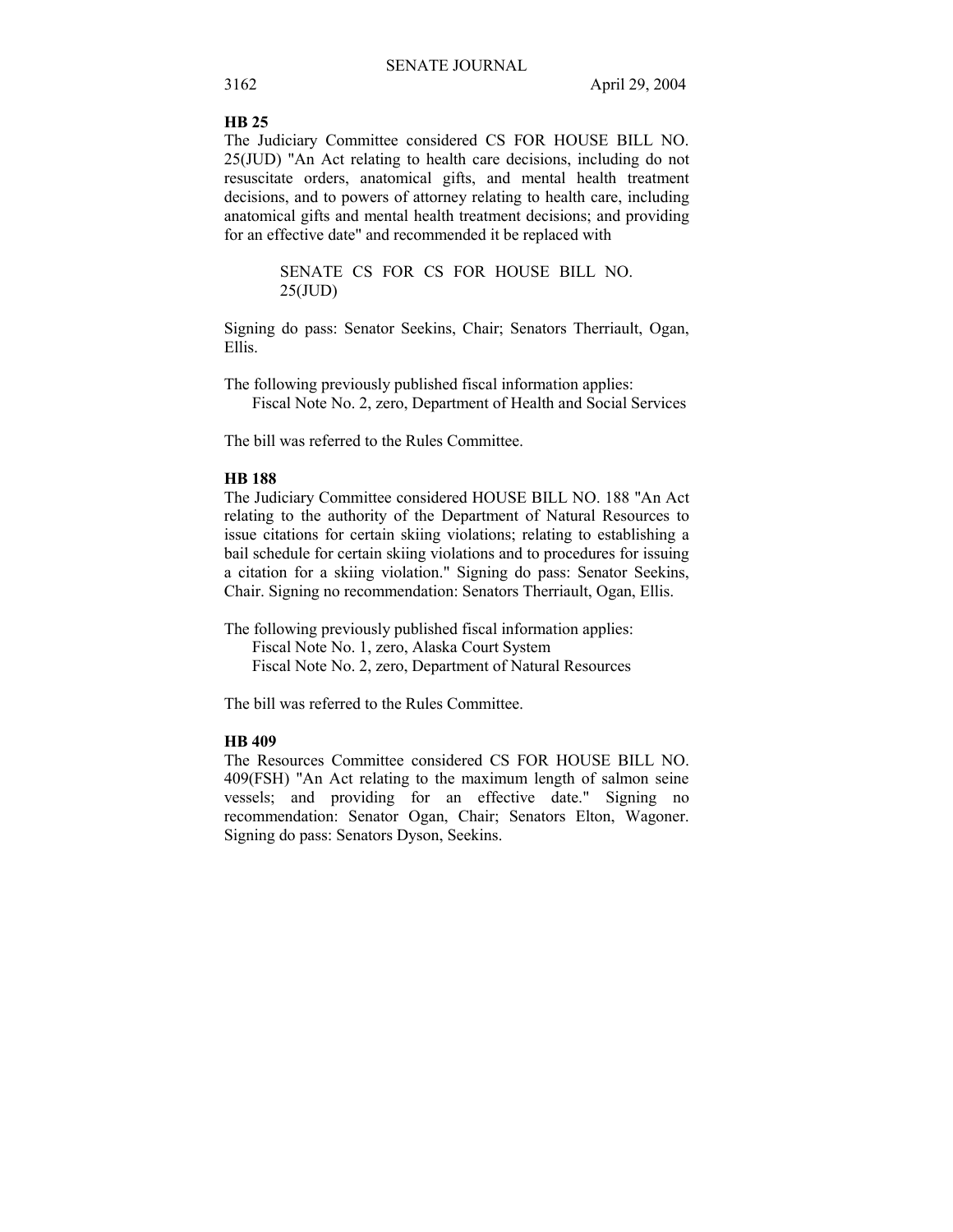The following previously published fiscal information applies: Fiscal Note No. 1, zero, Department of Fish and Game

The bill was referred to the Rules Committee.

## **HB 417**

The Resources Committee considered HOUSE BILL NO. 417 "An Act amending the definition of 'project' in the Act establishing the Alaska Natural Gas Development Authority; and providing for an effective date." Signing amend: Senator Ogan, Chair. Signing no recommendation: Senators Elton, Dyson, Wagoner, Seekins.

The following previously published fiscal information applies: Fiscal Note No. 1, indeterminate, Department of Revenue

The bill was referred to the Finance Committee.

#### **Consideration of the Calendar**

#### **Second Reading of Senate Bills**

#### **SB 136**

SENATE BILL NO. 136 "An Act increasing an optional exclusion or exemption from municipal taxation for residential property" was read the second time.

Senator Wilken, Cochair, moved and asked unanimous consent for the adoption of the Finance Committee Substitute offered on page 3118. Without objection, CS FOR SENATE BILL NO. 136(FIN) "An Act relating to an optional exclusion or exemption from municipal taxation for residential property; and relating to an exemption from and deferral of municipal property taxes on certain types of deteriorated property" was adopted.

Senator Ben Stevens moved and asked unanimous consent that the bill be considered engrossed, advanced to third reading and placed on final passage. Senator Ellis objected.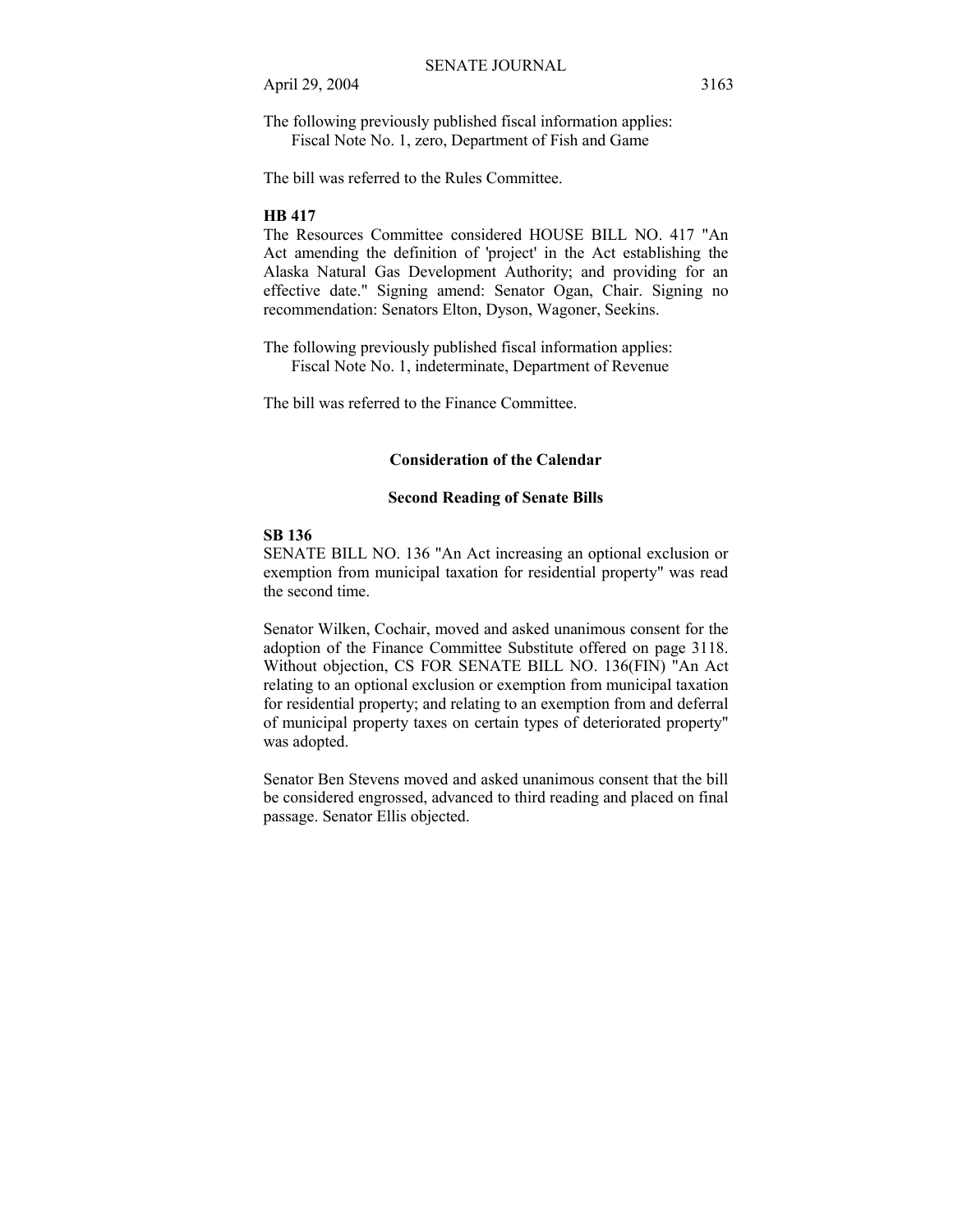President Therriault stated CS FOR SENATE BILL NO. 136(FIN) will be on the May 1 calendar.

#### **SB 354**

SENATE BILL NO. 354 "An Act relating to complaints filed with, and investigations, hearings, and orders of, the State Commission for Human Rights; making conforming amendments; and providing for an effective date" was read the second time.

Senator Gary Stevens, Chair, moved and asked unanimous consent for the adoption of the State Affairs Committee Substitute offered on page 2773. Senator Ellis objected, then withdrew his objection. There being no further objection, CS FOR SENATE BILL NO. 354(STA) was adopted.

Senator Ben Stevens moved and asked unanimous consent that the bill be considered engrossed, advanced to third reading and placed on final passage. Senator Ellis objected.

President Therriault stated CS FOR SENATE BILL NO. 354(STA) will be on the May 1 calendar.

## **Second Reading of House Bills**

# **HB 347**

HOUSE BILL NO. 347 "An Act exempting taxicabs from the passenger vehicle rental tax; and providing for an effective date" was read the second time.

Senator Ben Stevens moved and asked unanimous consent that the bill be advanced to third reading and placed on final passage. Senator Ellis objected.

President Therriault stated HOUSE BILL NO. 347 will be on the May 1 calendar.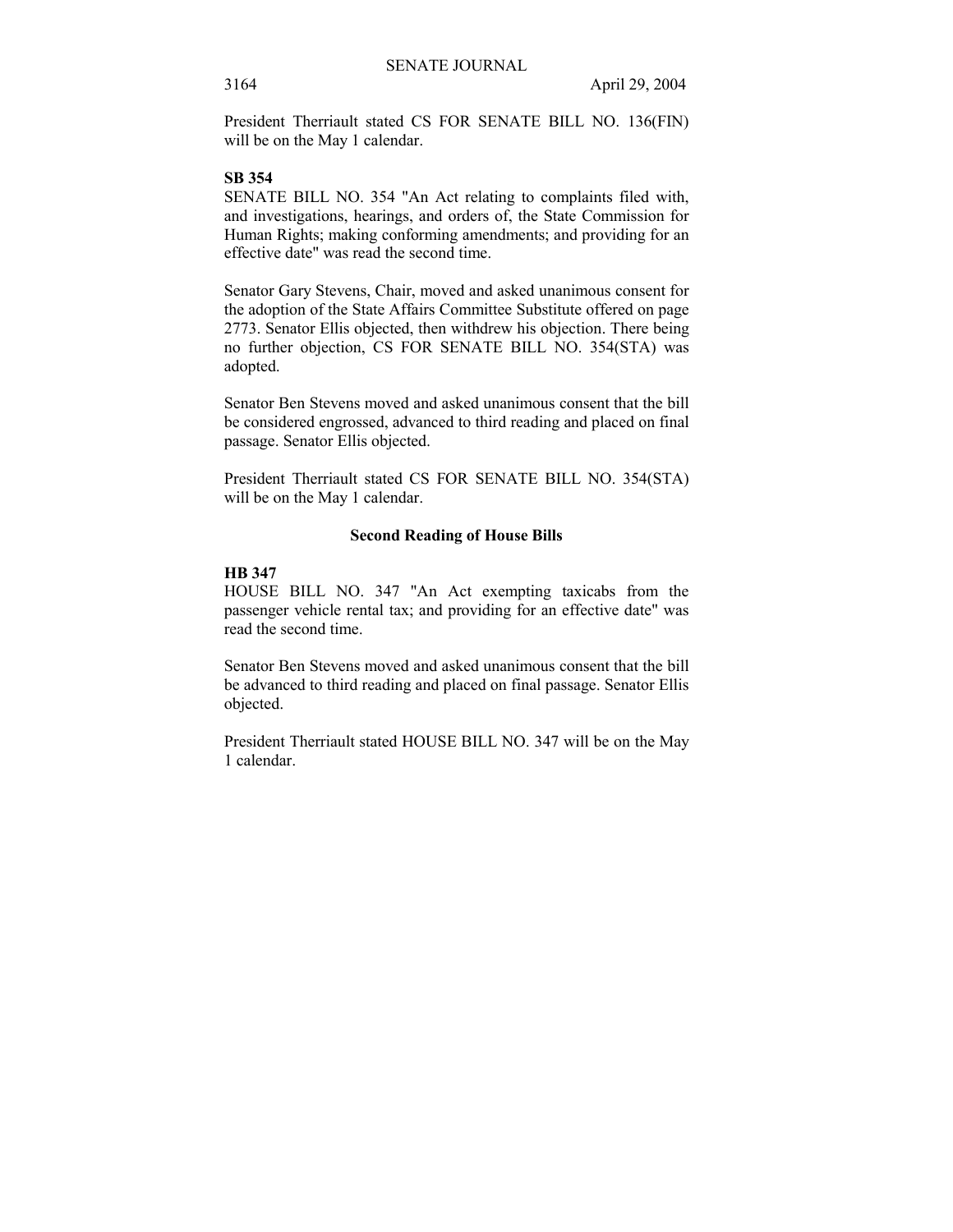# **HB 350**

CS FOR HOUSE BILL NO. 350(STA) "An Act adding personal injury and death from arson in the first degree to the injuries compensable by the Violent Crimes Compensation Board; and providing for an effective date" was read the second time.

Senator Ben Stevens moved and asked unanimous consent that the bill be advanced to third reading and placed on final passage. Without objection, it was so ordered.

CS FOR HOUSE BILL NO. 350(STA) was read the third time.

The question being: "Shall CS FOR HOUSE BILL NO. 350(STA) "An Act adding personal injury and death from arson in the first degree to the injuries compensable by the Violent Crimes Compensation Board; and providing for an effective date" pass the Senate?" The roll was taken with the following result:

CSHB 350(STA) Third Reading - Final Passage Effective Date

# **YEAS: 20 NAYS: 0 EXCUSED: 0 ABSENT: 0**

Yeas: Bunde, Cowdery, Davis, Dyson, Ellis, Elton, French, Green, Guess, Hoffman, Lincoln, Ogan, Olson, Seekins, Stedman, Stevens B, Stevens G, Therriault, Wagoner, Wilken

and so, CS FOR HOUSE BILL NO. 350(STA) passed the Senate.

Senator Ben Stevens moved and asked unanimous consent that the vote on the passage of the bill be considered the vote on the effective date clause. Without objection, it was so ordered and the bill was signed by the President and Secretary and returned to the House.

#### **Third Reading of Senate Bills**

#### **SB 311**

CS FOR SENATE BILL NO. 311(JUD) "An Act providing for a special deposit for workers' compensation insurers; relating to the board of governors of the Alaska Insurance Guaranty Association;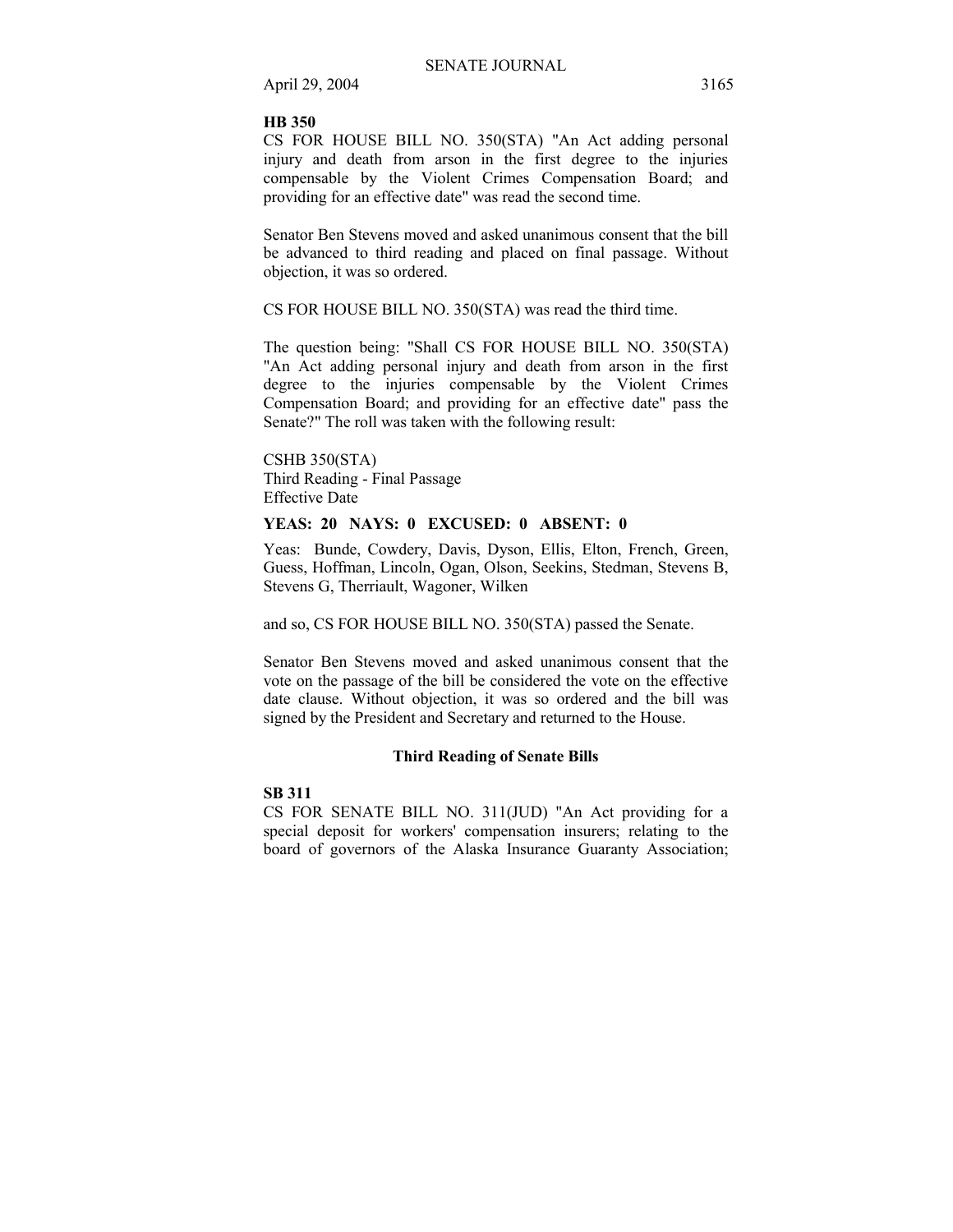stating the intent of the legislature, and setting out limitations, concerning the interpretation, construction, and implementation of workers' compensation laws; relating to restructuring the Alaska workers' compensation system; eliminating the Alaska Workers' Compensation Board; establishing a division of workers' compensation within the Department of Labor and Workforce Development and assigning certain Alaska Workers' Compensation Board functions to the division and the Department of Labor and Workforce Development; establishing a Workers' Compensation Appeals Commission; assigning certain functions of the Alaska Workers' Compensation Board to the Workers' Compensation Appeals Commission and the Workers' Compensation Hearings Board; relating to agreements that discharge workers' compensation liability; providing for hearing examiners and hearing panels in workers' compensation proceedings; relating to workers' compensation awards; relating to an employer's failure to insure and keep insured or provide security; providing for appeals from compensation orders; relating to workers' compensation proceedings; providing for supreme court jurisdiction of appeals from the Workers' Compensation Appeals Commission; providing for a maximum amount for the cost-of-living adjustment for workers' compensation benefits; providing for administrative penalties for employers uninsured or without adequate security for workers' compensation; relating to assigned risk pools and insurers; and providing for an effective date" was read the third time.

Senator French moved and asked unanimous consent that the bill be returned to second reading for the purpose of a specific amendment, that being Amendment No. 6. Without objection, the bill was returned to second reading.

Senator French offered Amendment No. 6:

Page 10, line 3: Delete "Step C, Range 29" Insert "Step D, Range 25"

Page 10, line 4: Delete "Step F, Range 30" Insert "Step E, Range 26"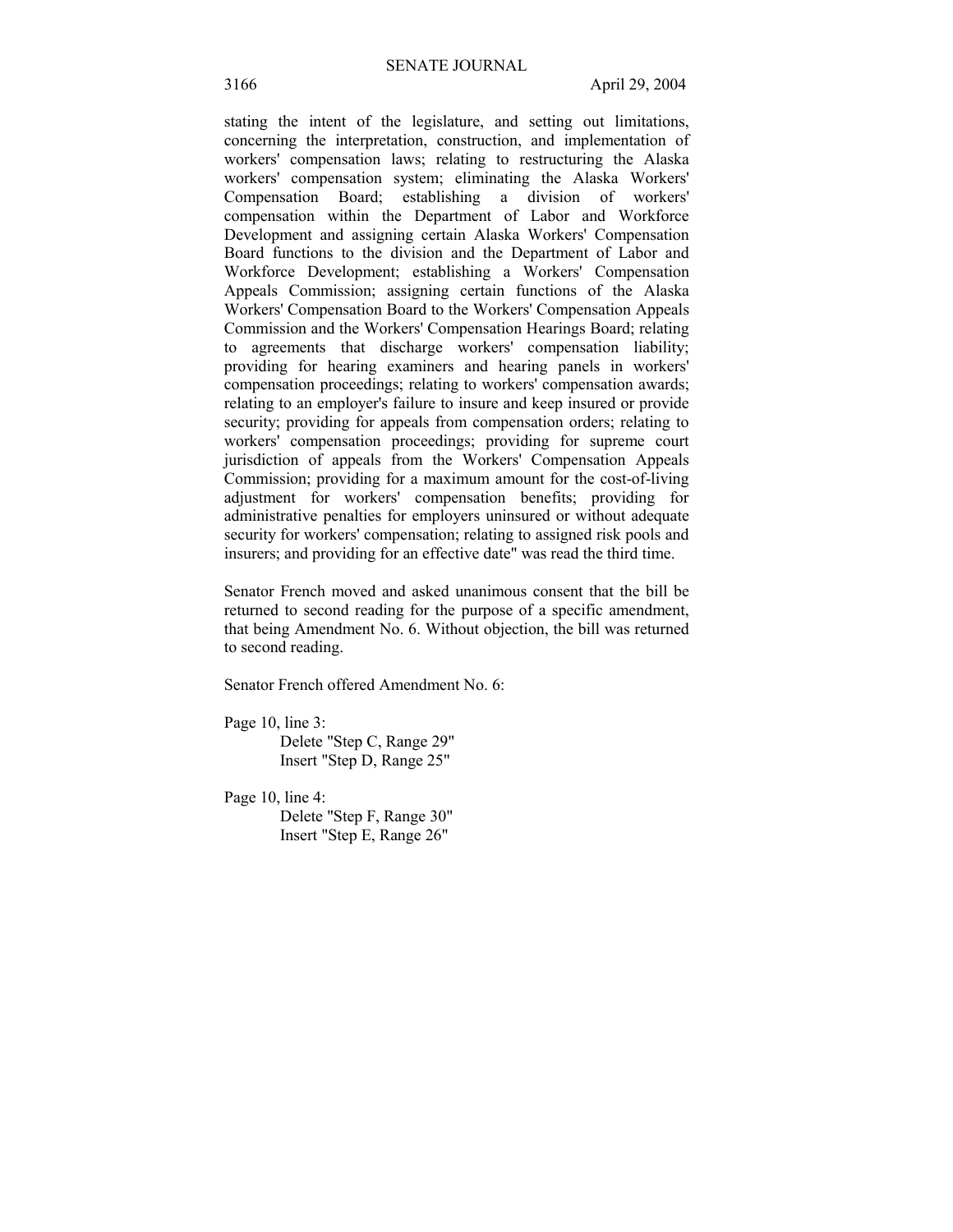Senator French moved for the adoption of Amendment No. 6. Senator Ben Stevens objected.

The question being: "Shall Amendment No. 6 be adopted?" The roll was taken with the following result:

CSSB 311(JUD) Second Reading Amendment No. 6

#### **YEAS: 10 NAYS: 10 EXCUSED: 0 ABSENT: 0**

Yeas: Davis, Ellis, Elton, French, Guess, Hoffman, Lincoln, Ogan, Olson, Wagoner

Nays: Bunde, Cowdery, Dyson, Green, Seekins, Stedman, Stevens B, Stevens G, Therriault, Wilken

Wagoner changed from "Nay" to "Yea".

and so, Amendment No. 6 failed.

CS FOR SENATE BILL NO. 311(JUD) was automatically in third reading.

The question being: "Shall CS FOR SENATE BILL NO. 311(JUD) "An Act providing for a special deposit for workers' compensation insurers; relating to the board of governors of the Alaska Insurance Guaranty Association; stating the intent of the legislature, and setting out limitations, concerning the interpretation, construction, and implementation of workers' compensation laws; relating to restructuring the Alaska workers' compensation system; eliminating the Alaska Workers' Compensation Board; establishing a division of workers' compensation within the Department of Labor and Workforce Development and assigning certain Alaska Workers' Compensation Board functions to the division and the Department of Labor and Workforce Development; establishing a Workers' Compensation Appeals Commission; assigning certain functions of the Alaska Workers' Compensation Board to the Workers' Compensation Appeals Commission and the Workers' Compensation Hearings Board; relating to agreements that discharge workers' compensation liability; providing for hearing examiners and hearing panels in workers'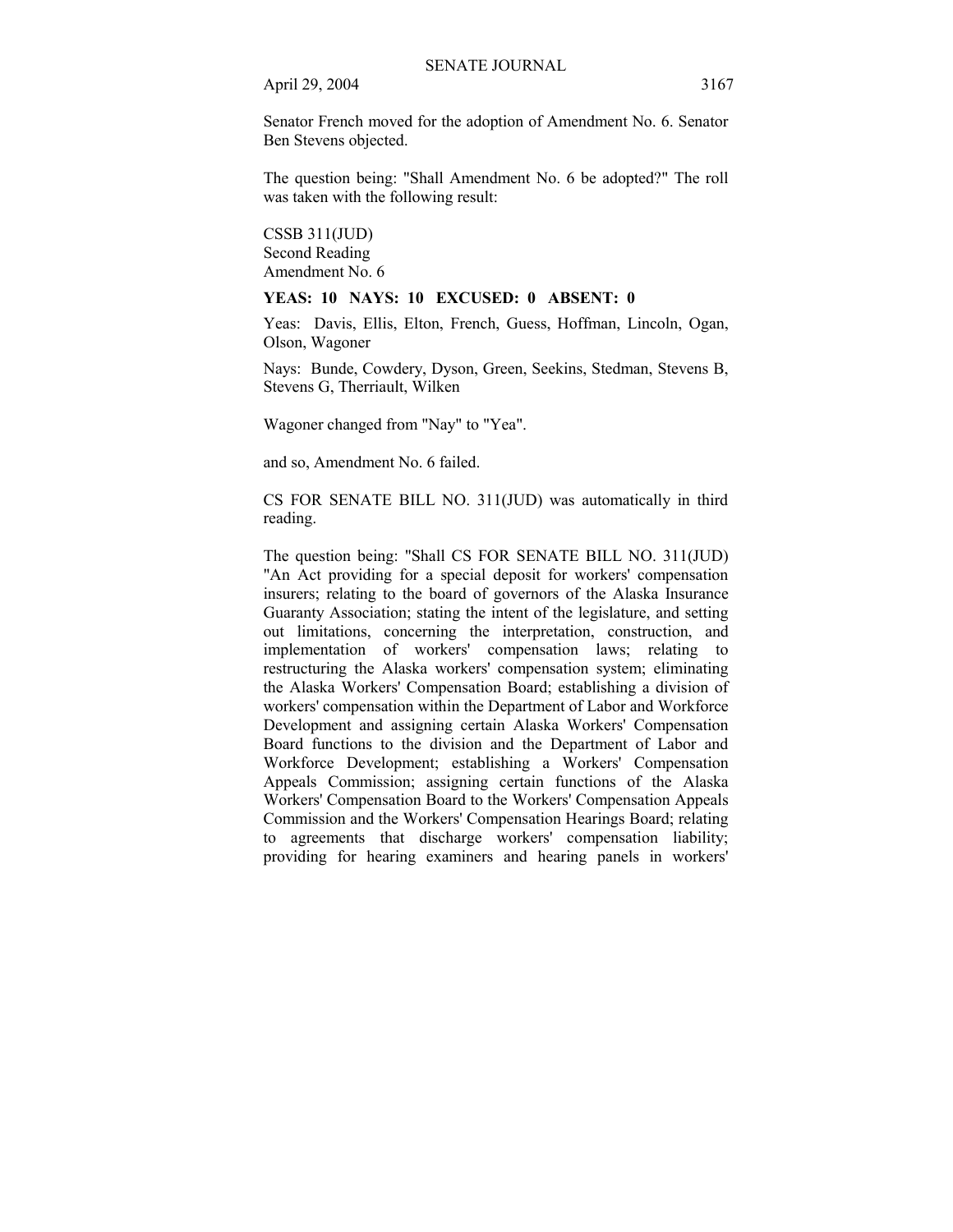compensation proceedings; relating to workers' compensation awards; relating to an employer's failure to insure and keep insured or provide security; providing for appeals from compensation orders; relating to workers' compensation proceedings; providing for supreme court jurisdiction of appeals from the Workers' Compensation Appeals Commission; providing for a maximum amount for the cost-of-living adjustment for workers' compensation benefits; providing for administrative penalties for employers uninsured or without adequate security for workers' compensation; relating to assigned risk pools and insurers; and providing for an effective date" pass the Senate?" The roll was taken with the following result:

CSSB 311(JUD)

Third Reading - Final Passage

#### **YEAS: 11 NAYS: 9 EXCUSED: 0 ABSENT: 0**

Yeas: Bunde, Cowdery, Dyson, Green, Ogan, Seekins, Stedman, Stevens B, Stevens G, Therriault, Wilken

Nays: Davis, Ellis, Elton, French, Guess, Hoffman, Lincoln, Olson, Wagoner

and so, CS FOR SENATE BILL NO. 311(JUD) passed the Senate.

Senator Ben Stevens moved for the adoption of the effective date clauses.

The question being: "Shall the effective date clauses be adopted?" The roll was taken with the following result:

CSSB 311(JUD) Effective Date Clauses

#### **YEAS: 12 NAYS: 8 EXCUSED: 0 ABSENT: 0**

Yeas: Bunde, Cowdery, Dyson, Green, Ogan, Seekins, Stedman, Stevens B, Stevens G, Therriault, Wagoner, Wilken

Nays: Davis, Ellis, Elton, French, Guess, Hoffman, Lincoln, Olson

and so, the effective date clauses failed to be adopted.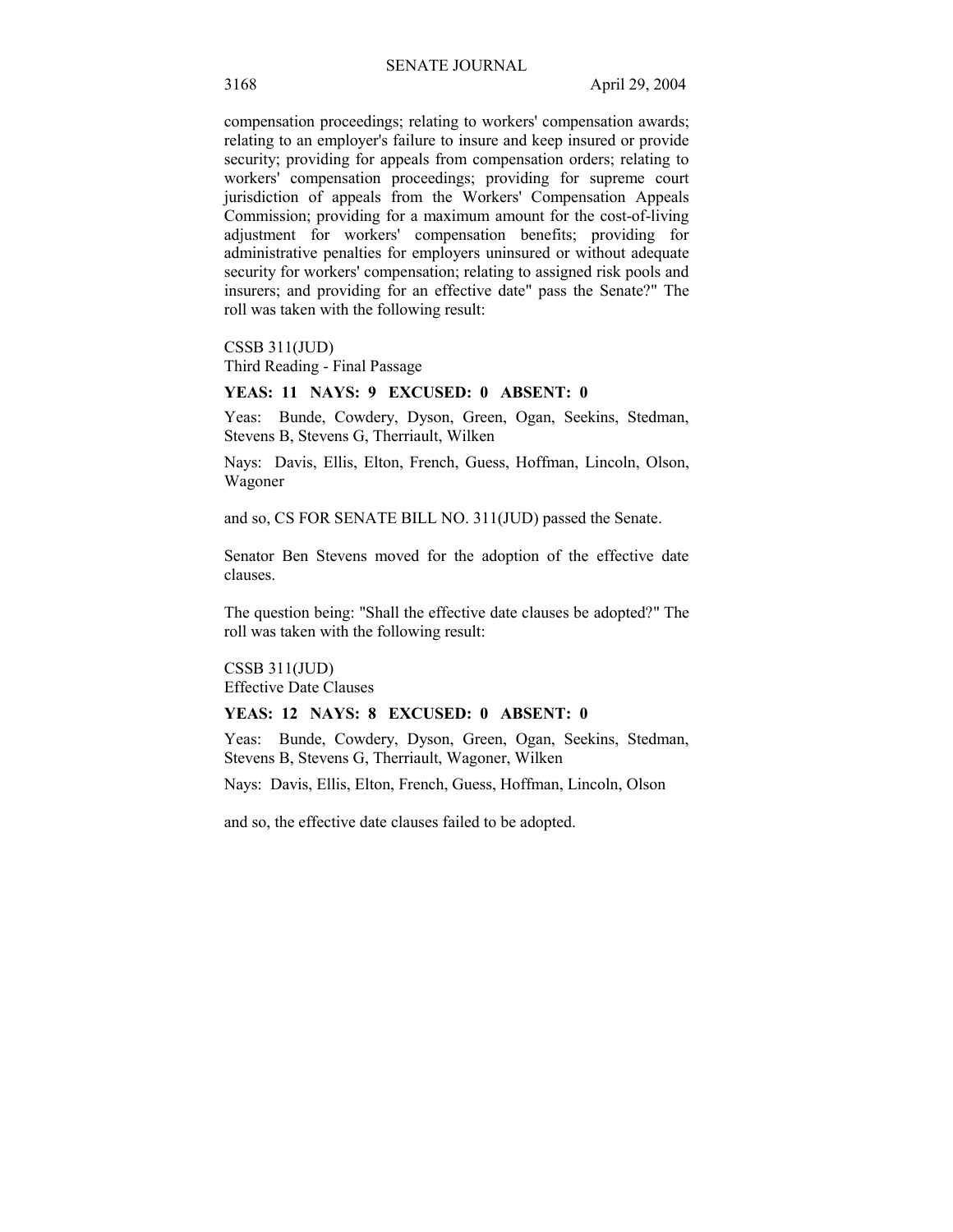Senator Ellis gave notice of reconsideration on CS FOR SENATE BILL NO. 311(JUD)(efd fld).

#### **SB 368**

CS FOR SENATE BILL NO. 368(FIN) am "An Act relating to taxes on cigarettes and tobacco products, to tax stamps on cigarettes, to forfeiture of cigarettes and of property used in the manufacture, transportation, or sale of unstamped cigarettes, and to licenses and licensees under the Cigarette Tax Act; and providing for an effective date" was read the third time.

Senator Hoffman moved that the bill be returned to second reading for the purpose of a specific amendment, that being Amendment No. 2. Without objection, the bill was returned to second reading.

Senator Hoffman offered Amendment No. 2:

ADD INTENT LANGUAGE:

It is the intent of the Legislature that twenty percent of the funds collected under this legislation is allocated to education/cessation programs.

Senator Hoffman moved for the adoption of Amendment No. 2. Objections were heard.

The question being: "Shall Amendment No. 2 be adopted?" The roll was taken with the following result:

CSSB 368(FIN) am Second Reading Amendment No. 2

#### **YEAS: 9 NAYS: 10 EXCUSED: 1 ABSENT: 0**

Yeas: Davis, Ellis, Elton, French, Guess, Hoffman, Lincoln, Olson, Therriault

Nays: Bunde, Cowdery, Dyson, Green, Ogan, Stedman, Stevens B, Stevens G, Wagoner, Wilken

Excused: Seekins

and so, Amendment No. 2 failed.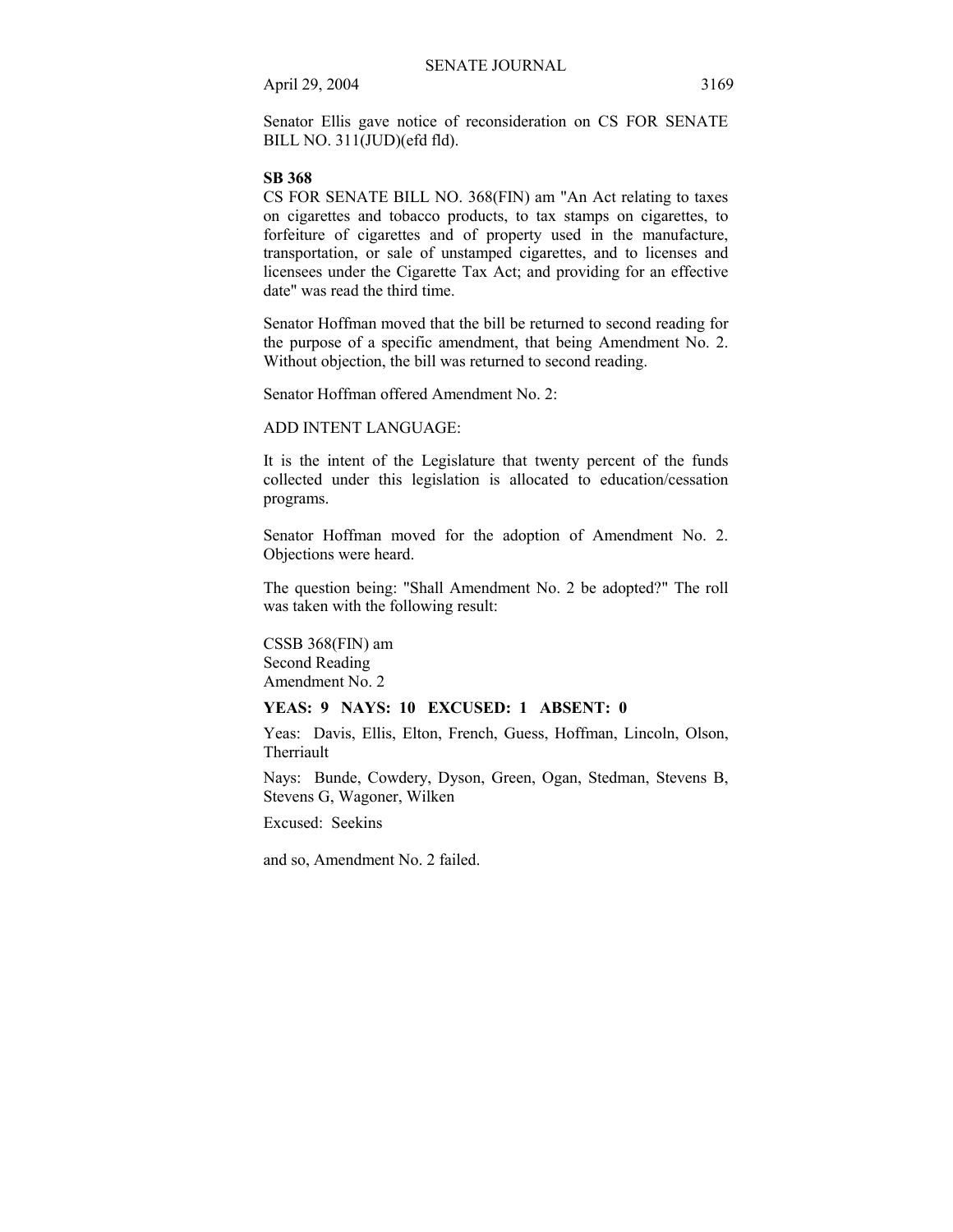CS FOR SENATE BILL NO. 368(FIN) am was automatically in third reading.

Senator Ellis called the Senate. The call was satisfied.

The question being: "Shall CS FOR SENATE BILL NO. 368(FIN) am "An Act relating to taxes on cigarettes and tobacco products, to tax stamps on cigarettes, to forfeiture of cigarettes and of property used in the manufacture, transportation, or sale of unstamped cigarettes, and to licenses and licensees under the Cigarette Tax Act; and providing for an effective date" pass the Senate?" The roll was taken with the following result:

CSSB 368(FIN) am Third Reading - Final Passage Effective Date

# **YEAS: 14 NAYS: 5 EXCUSED: 1 ABSENT: 0**

Yeas: Bunde, Cowdery, Davis, Dyson, Ellis, Elton, French, Guess, Lincoln, Olson, Stedman, Stevens B, Stevens G, Wilken

Nays: Green, Hoffman, Ogan, Therriault, Wagoner

Excused: Seekins

and so, CS FOR SENATE BILL NO. 368(FIN) am passed the Senate.

Senator Ben Stevens moved and asked unanimous consent that the vote on the passage of the bill be considered the vote on the effective date clause. Without objection, it was so ordered.

Senator Hoffman gave notice of reconsideration.

#### **SB 385**

CS FOR SENATE BILL NO. 385(JUD) am was read the third time.

The question being: "Shall CS FOR SENATE BILL NO. 385(JUD) am "An Act relating to homeland security, to civil defense, to emergencies and to disasters, including disasters in the event of attacks, outbreaks of disease, or threats of attack or outbreak of disease; establishing the Alaska division of homeland security and emergency management in the Department of Military and Veterans'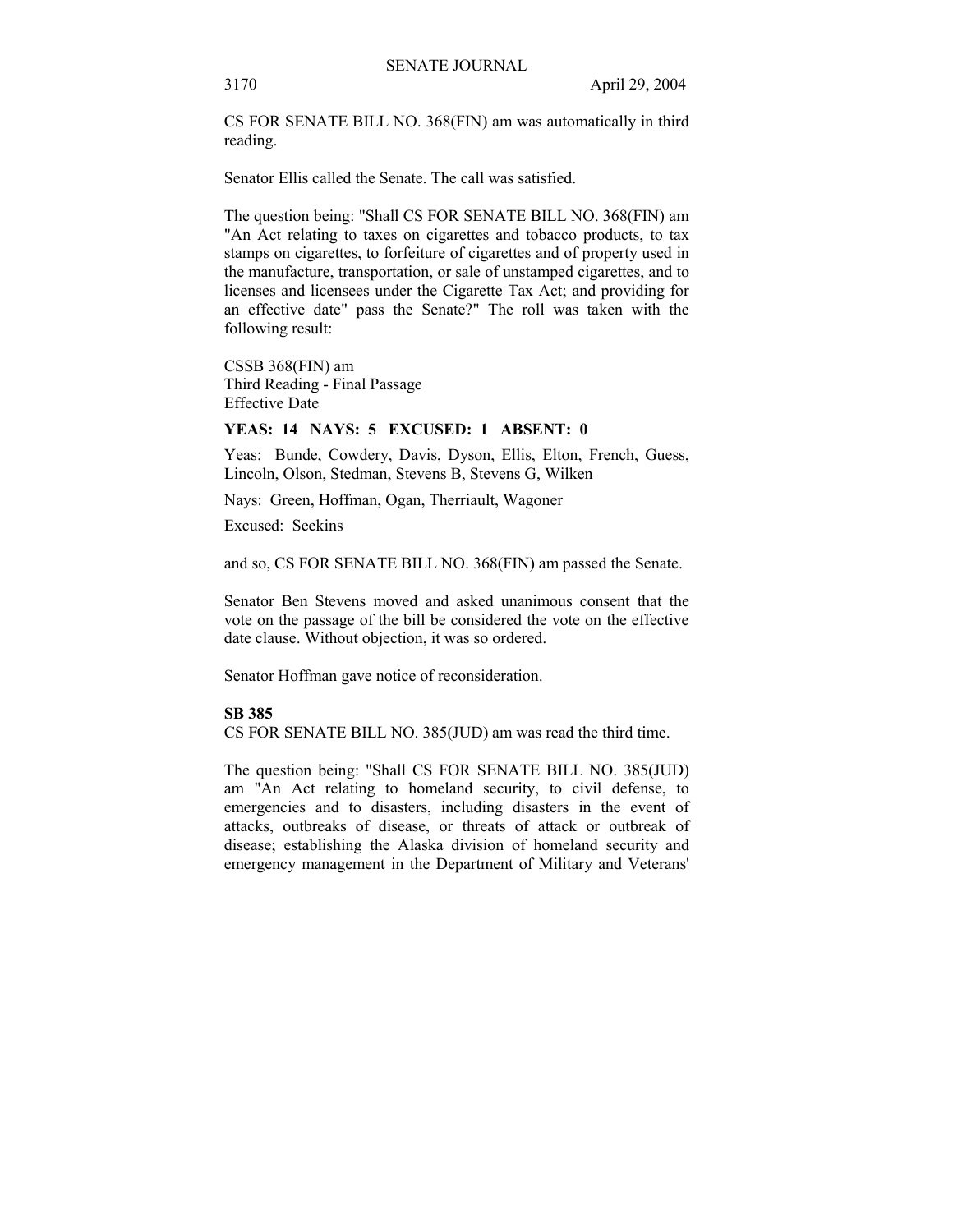Affairs and relating to the functions of that division and that department; and providing for an effective date" pass the Senate?" The roll was taken with the following result:

CSSB 385(JUD) am Third Reading - Final Passage Effective Date

# **YEAS: 19 NAYS: 0 EXCUSED: 1 ABSENT: 0**

Yeas: Bunde, Cowdery, Davis, Dyson, Ellis, Elton, French, Green, Guess, Hoffman, Lincoln, Ogan, Olson, Stedman, Stevens B, Stevens G, Therriault, Wagoner, Wilken

Excused: Seekins

and so, CS FOR SENATE BILL NO. 385(JUD) am passed the Senate.

Senator Ben Stevens moved and asked unanimous consent that the vote on the passage of the bill be considered the vote on the effective date clause. Without objection, it was so ordered and the bill was referred to the Secretary for engrossment.

#### **Citations**

Honoring – Alaska Young Marines Representative(s) Wolf Senator(s) Wagoner, Therriault, Bunde, Cowdery, Davis, Dyson, Elton, Green, Guess, Hoffman, Lincoln, Olson, Seekins, Stedman, Ben Stevens, Gary Stevens, Wilken

In Memoriam - Ronald Jay Swanson Representative(s) Wolf Senator(s) Wagoner, Therriault, Bunde, Cowdery, Davis, Dyson, Elton, Green, Guess, Hoffman, Lincoln, Olson, Seekins, Stedman, Ben Stevens, Gary Stevens, Wilken

In Memoriam – Rick D. Swanson Representative(s) Wolf Senator(s) Wagoner, Therriault, Bunde, Cowdery, Davis, Dyson, Elton, Green, Guess, Hoffman, Lincoln, Olson, Seekins, Stedman, Ben Stevens, Gary Stevens, Wilken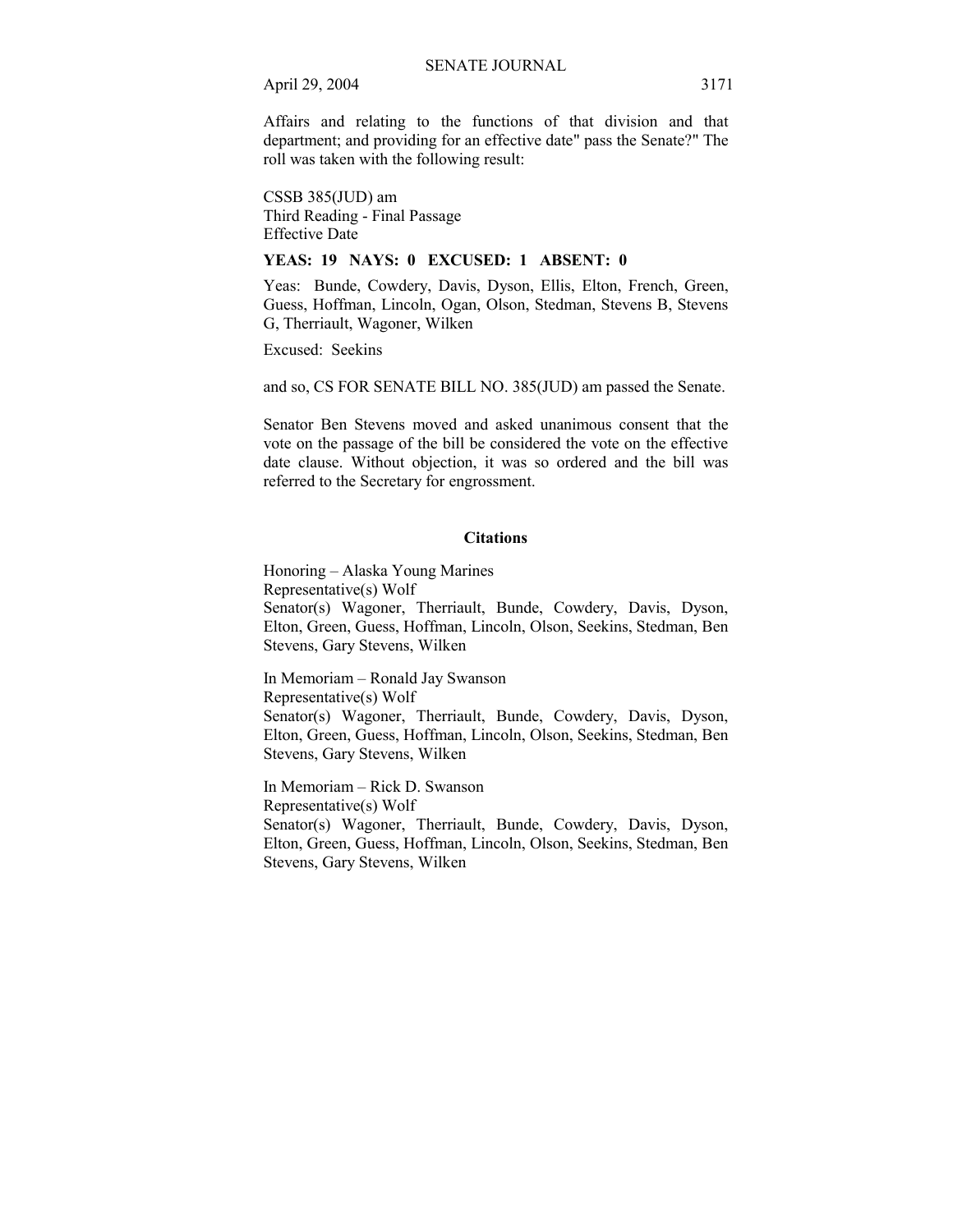In Memoriam – Lawrence Landry Representative(s) Gara Senator(s) Ellis, Therriault, Bunde, Cowdery, Davis, Dyson, Elton, Green, Guess, Hoffman, Lincoln, Olson, Seekins, Stedman, Ben Stevens, Gary Stevens, Wagoner, Wilken

In Memoriam – Lawrence Lavon Thompson Representative(s) Masek Senator(s) Ogan, Therriault, Bunde, Cowdery, Davis, Dyson, Elton, Green, Guess, Hoffman, Lincoln, Olson, Seekins, Stedman, Ben Stevens, Gary Stevens, Wagoner, Wilken

In Memoriam - Roger A. Geglie Representative(s) Seaton Senator(s) Gary Stevens, Therriault, Bunde, Cowdery, Davis, Dyson, Elton, Green, Guess, Hoffman, Lincoln, Olson, Seekins, Stedman, Ben Stevens, Wagoner, Wilken

Senator Ben Stevens moved and asked unanimous consent that the citations be adopted. Without objection, the citations were adopted and referred to the Secretary for transmittal.

#### **Unfinished Business**

#### **HB 367**

Senator Bunde, Chair, moved and asked unanimous consent that the Labor and Commerce Committee referral be waived on CS FOR HOUSE BILL NO. 367(FIN) am "An Act relating to the licensing and regulation of adult-oriented businesses; and providing for an effective date." Without objection, the bill was referred to the Judiciary Committee.

#### **HB 496**

Senator Ogan, Vice Chair, moved and asked unanimous consent that the Judiciary Committee referral be waived on CS FOR HOUSE BILL NO. 496(STA) "An Act creating the youth vote ambassador program and relating to that program; authorizing the members of the program to be appointed to serve on election boards; relating to qualifications for appointment to election boards; and providing for an effective date." Without objection, the bill was referred to the Rules Committee.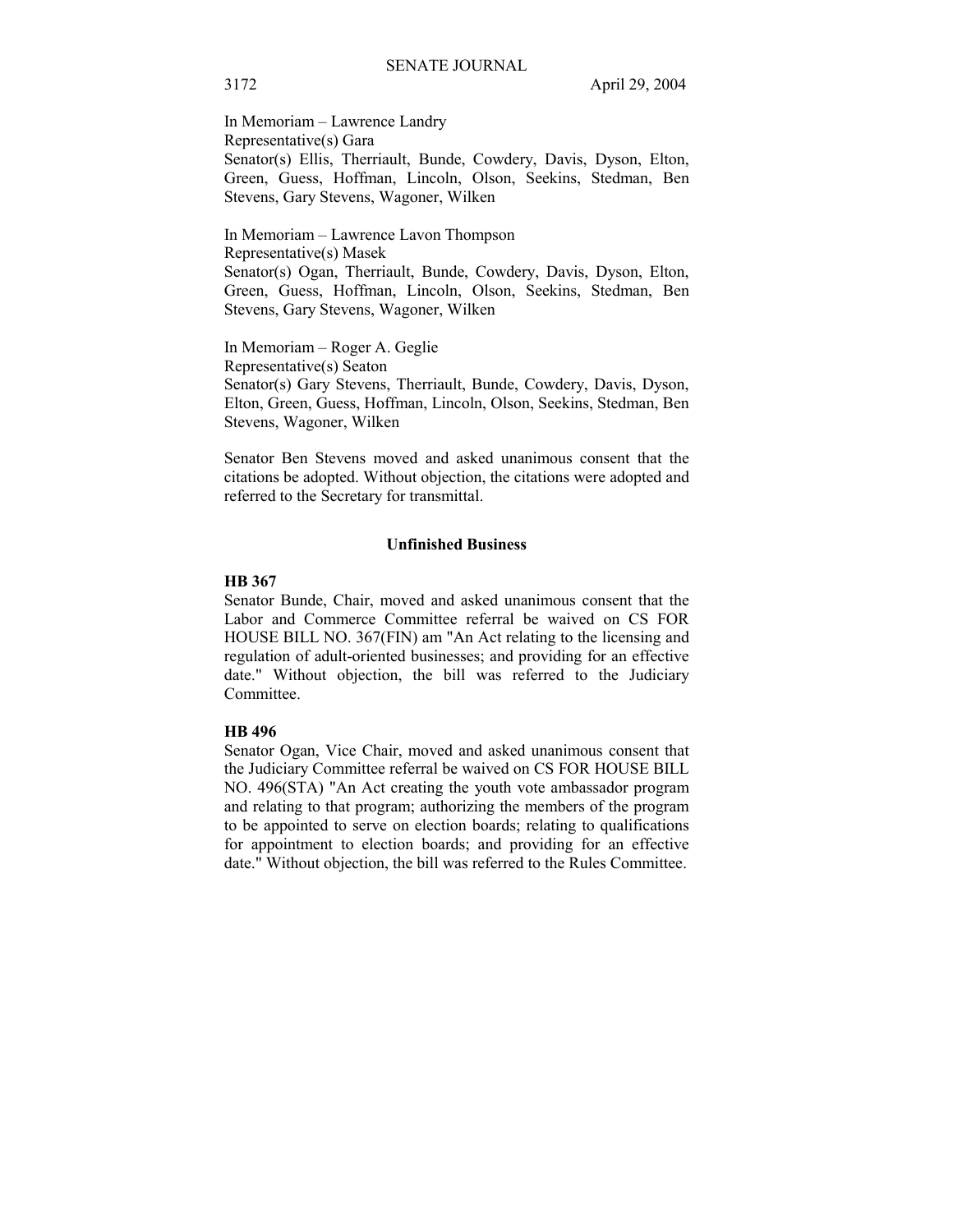#### **HB 350**

Senators French, Dyson, Gary Stevens, Lincoln, Wagoner, Elton, Ellis, Ogan, Guess, Stedman, Cowdery, Bunde moved and asked unanimous consent to be shown as cross sponsors on CS FOR HOUSE BILL NO. 350(STA) "An Act adding personal injury and death from arson in the first degree to the injuries compensable by the Violent Crimes Compensation Board; and providing for an effective date." Without objection, it was so ordered.

# **SB 297**

The reconsideration on CS FOR SENATE BILL NO. 297(RES) "An Act relating to bear predation management and the donation and sale of bear hides and skulls" was not taken up this legislative day and the bill was referred to the Secretary for engrossment.

#### **SB 303**

The reconsideration on CS FOR SENATE BILL NO. 303(FIN) am "An Act relating to the Big Game Commercial Services Board and to the regulation of big game hunting services and transportation services; and providing for an effective date" was not taken up this legislative day and the bill was referred to the Secretary for engrossment.

#### **Announcements**

Announcements are at the end of the journal.

# **Reconsideration of Senate Bills**

# **SB 340**

Senator Lincoln requested that the reconsideration on SENATE BILL NO. 340 be taken up. The bill was before the Senate on reconsideration.

The question to be reconsidered: "Shall SENATE BILL NO. 340 "An Act relating to the detention of delinquent minors in correctional facilities; relating to emergency detention of minors for evaluation for involuntary admission for mental health treatment; relating to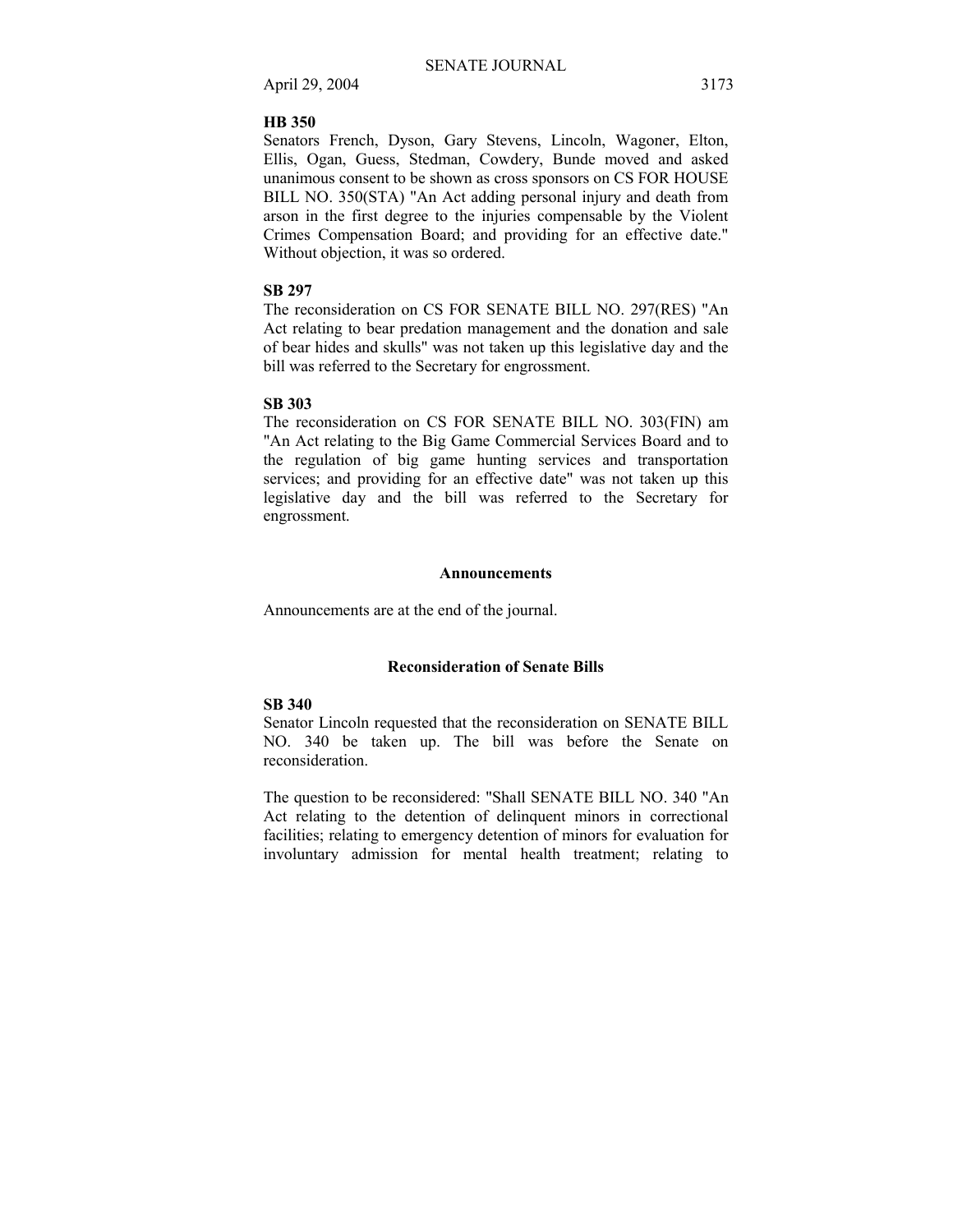detention of intoxicated minors and minors incapacitated by alcohol or drugs; and providing for an effective date" pass the Senate?" The roll was taken with the following result:

SB 340 Third Reading - On Reconsideration Effective Date

# **YEAS: 17 NAYS: 1 EXCUSED: 1 ABSENT: 1**

Yeas: Bunde, Cowdery, Davis, Dyson, Ellis, Elton, French, Green, Guess, Lincoln, Ogan, Olson, Stedman, Stevens B, Stevens G, Therriault, Wagoner

Nays: Hoffman

Excused: Seekins

Absent: Wilken

and so, SENATE BILL NO. 340 passed the Senate on reconsideration.

Senator Ben Stevens moved and asked unanimous consent that the vote on the passage of the bill be considered the vote on the effective date clause. Without objection, it was so ordered and the bill was referred to the Secretary for engrossment.

#### **Engrossment**

#### **SB 297**

CS FOR SENATE BILL NO. 297(RES) "An Act relating to bear predation management and the donation and sale of bear hides and skulls" was engrossed, signed by the President and Secretary and transmitted to the House for consideration.

#### **SB 303**

CS FOR SENATE BILL NO. 303(FIN) am "An Act relating to the Big Game Commercial Services Board and to the regulation of big game hunting services and transportation services; and providing for an effective date" was engrossed, signed by the President and Secretary and transmitted to the House for consideration.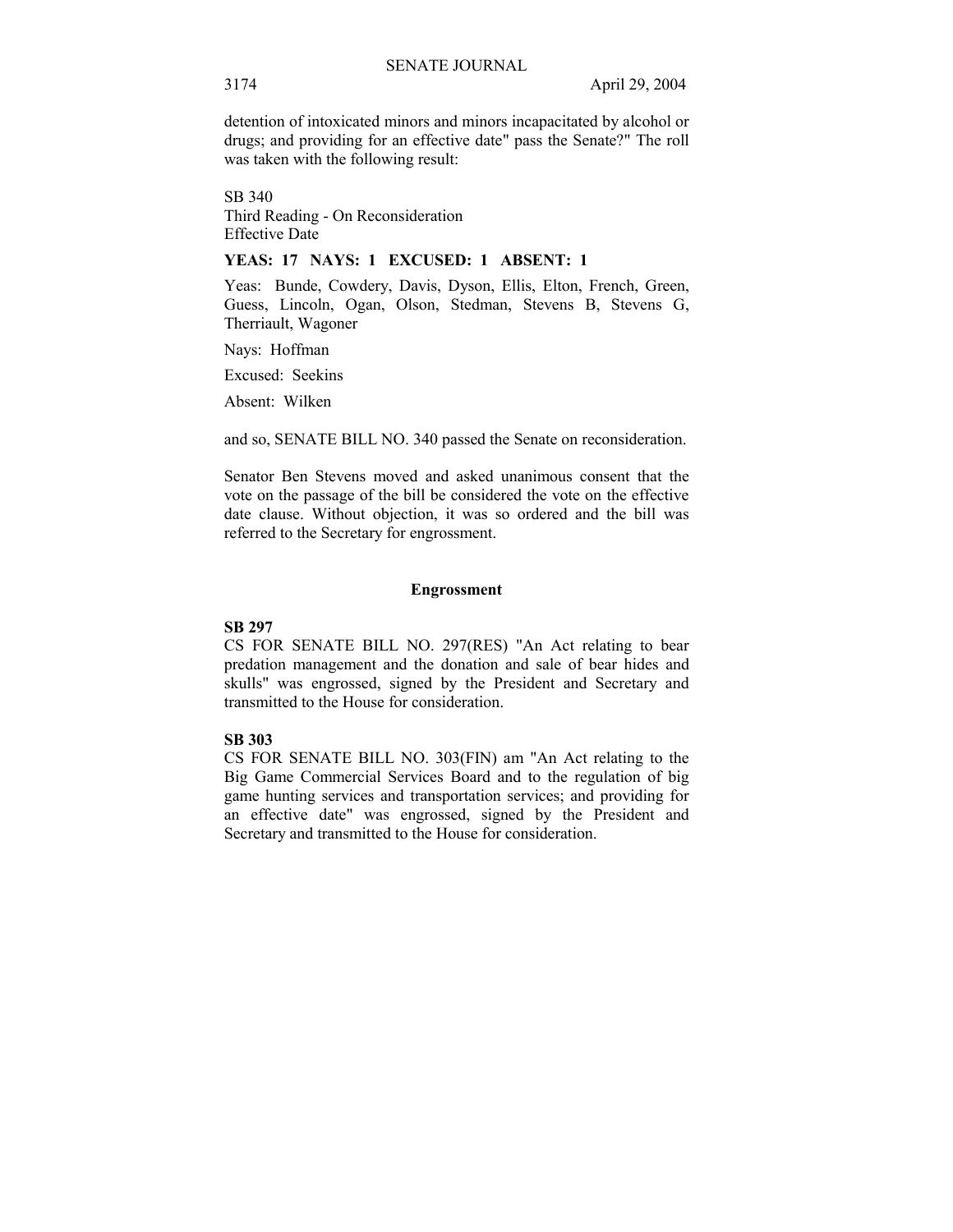#### **SB 340**

SENATE BILL NO. 340 "An Act relating to the detention of delinquent minors in correctional facilities; relating to emergency detention of minors for evaluation for involuntary admission for mental health treatment; relating to detention of intoxicated minors and minors incapacitated by alcohol or drugs; and providing for an effective date" was engrossed, signed by the President and Secretary and transmitted to the House for consideration.

# **SB 385**

CS FOR SENATE BILL NO. 385(JUD) am "An Act relating to homeland security, to civil defense, to emergencies and to disasters, including disasters in the event of attacks, outbreaks of disease, or threats of attack or outbreak of disease; establishing the Alaska division of homeland security and emergency management in the Department of Military and Veterans' Affairs and relating to the functions of that division and that department; and providing for an effective date" was engrossed, signed by the President and Secretary and transmitted to the House for consideration.

# **Adjournment**

Senator Ben Stevens moved and asked unanimous consent that the Senate stand in adjournment until 1:00 p.m., May 1, 2004. Without objection, the Senate adjourned at 2:44 p.m.

> Kirsten Waid Secretary of the Senate

> > April 2004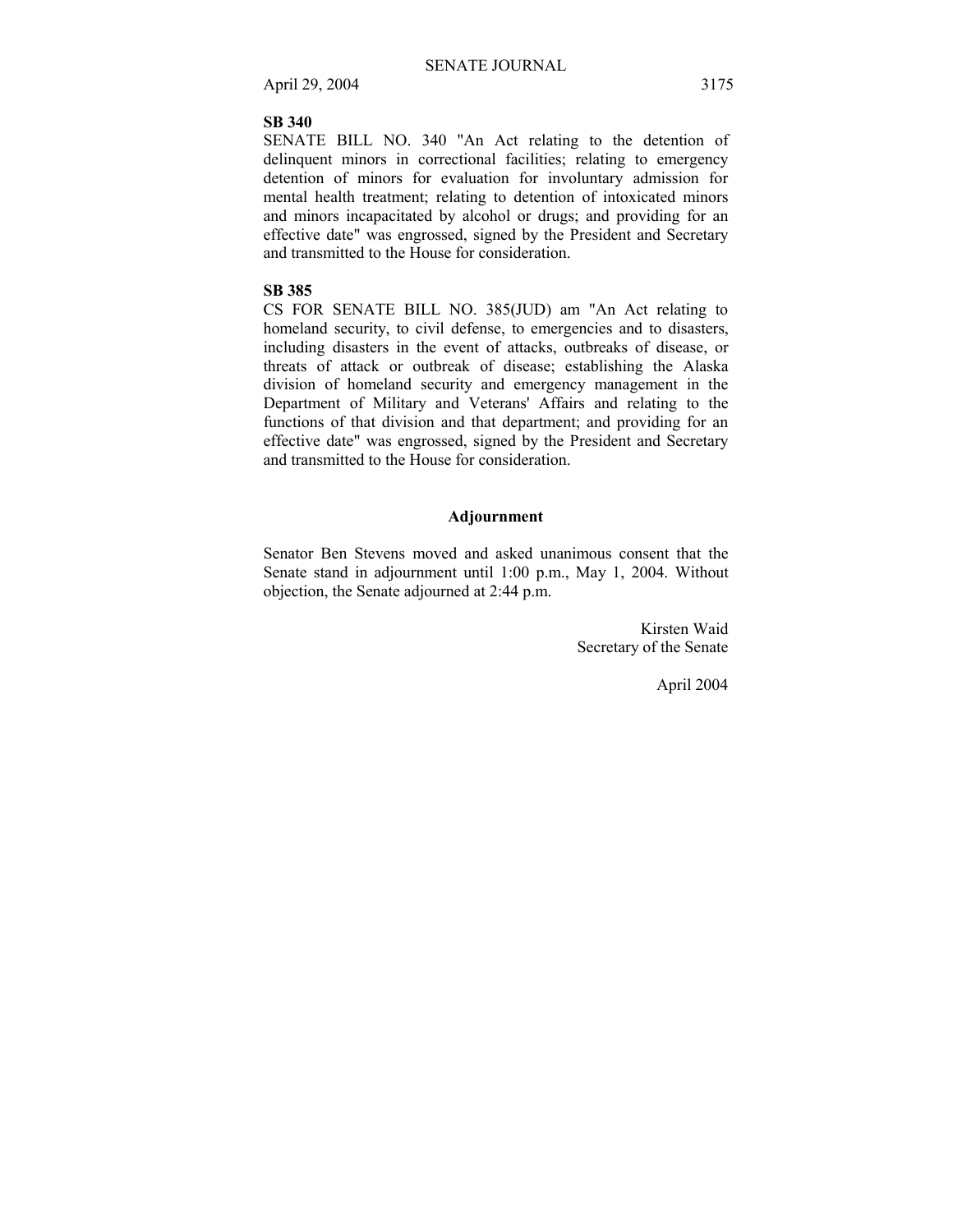#### **Announcements**

Americans with Disabilities Act Notice - Persons with disabilities who require special accommodation or alternative communication formats to access committee meetings may contact the appropriate committee office or the Legislative Information Office in their community. Reasonable advance notice is needed to accommodate the request. For further information, call the ADA Coordinator at 465-3854 Voice/465-4980 TDD.

## **STANDING COMMITTEES**

+ indicates teleconference

= indicates bill previously heard/scheduled

# **COMMUNITY & REGIONAL AFFAIRS**

**Apr 30 Friday Fahrenkamp 203 1:30 PM**  No Meeting Scheduled

----------------------------------------

#### **FINANCE**

| Apr 29 |               | Thursday                                  | <b>Senate Finance 532</b>                         | 9:00 AM |
|--------|---------------|-------------------------------------------|---------------------------------------------------|---------|
|        |               | $-$ Recessed to 2:45 pm $-$               |                                                   |         |
| $=$    |               | SB 313 FIRST SUPPLEMENTAL APPROPRIATION   |                                                   |         |
| $=$    |               |                                           | SB 282 PREPARED FOOD: WILD/FARMED FISH DISCLOSURE |         |
| $=$    |               |                                           | HB 486 MINING RECLAMATION ASSURANCES/FUND         |         |
| $=$    |               | SB 65 CORRECTIONAL FACILITY EXPANSION     |                                                   |         |
| $+$    |               |                                           | SB 284 PF DIVIDEND APPLICATION RECORDS PRIVATE    |         |
| $+$    |               | SB 349 MIDWIFERY BIRTH CENTER LICENSING   |                                                   |         |
| $=$    |               |                                           | SB 393 TAKE PERM FUND DIVIDEND FOR UNIV FEES      |         |
|        |               | Bills Previously Heard/Scheduled          |                                                   |         |
|        |               |                                           |                                                   |         |
|        |               |                                           |                                                   |         |
|        | Apr 30 Friday |                                           | Senate Finance 532 9:00 AM                        |         |
| $+$    |               |                                           | SB 232 RETIREMENT:TEACHERS/JUDGES/PUB EMPLOYEES   |         |
| $+$    |               |                                           | HB 123 ALASKA WORKFORCE INVESTMENT BOARD          |         |
| $+$    |               |                                           | HB 503 TOBACCO MASTER SETTLEMENT AGREEMENT        |         |
| $+$    |               |                                           | SB 376 PUBLIC ASSISTANCE AND SUBPOENA POWER       |         |
| $+$    |               | SB 383 CHILDREN'S TRUST GRANTS            |                                                   |         |
|        |               | <bill canceled="" hearing=""></bill>      |                                                   |         |
| $+$    |               | <b>SB 371 POWERS/DUTIES DOTPF</b>         |                                                   |         |
| $^{+}$ |               | SB 302 OATHS; NOTARIES PUBLIC; STATE SEAL |                                                   |         |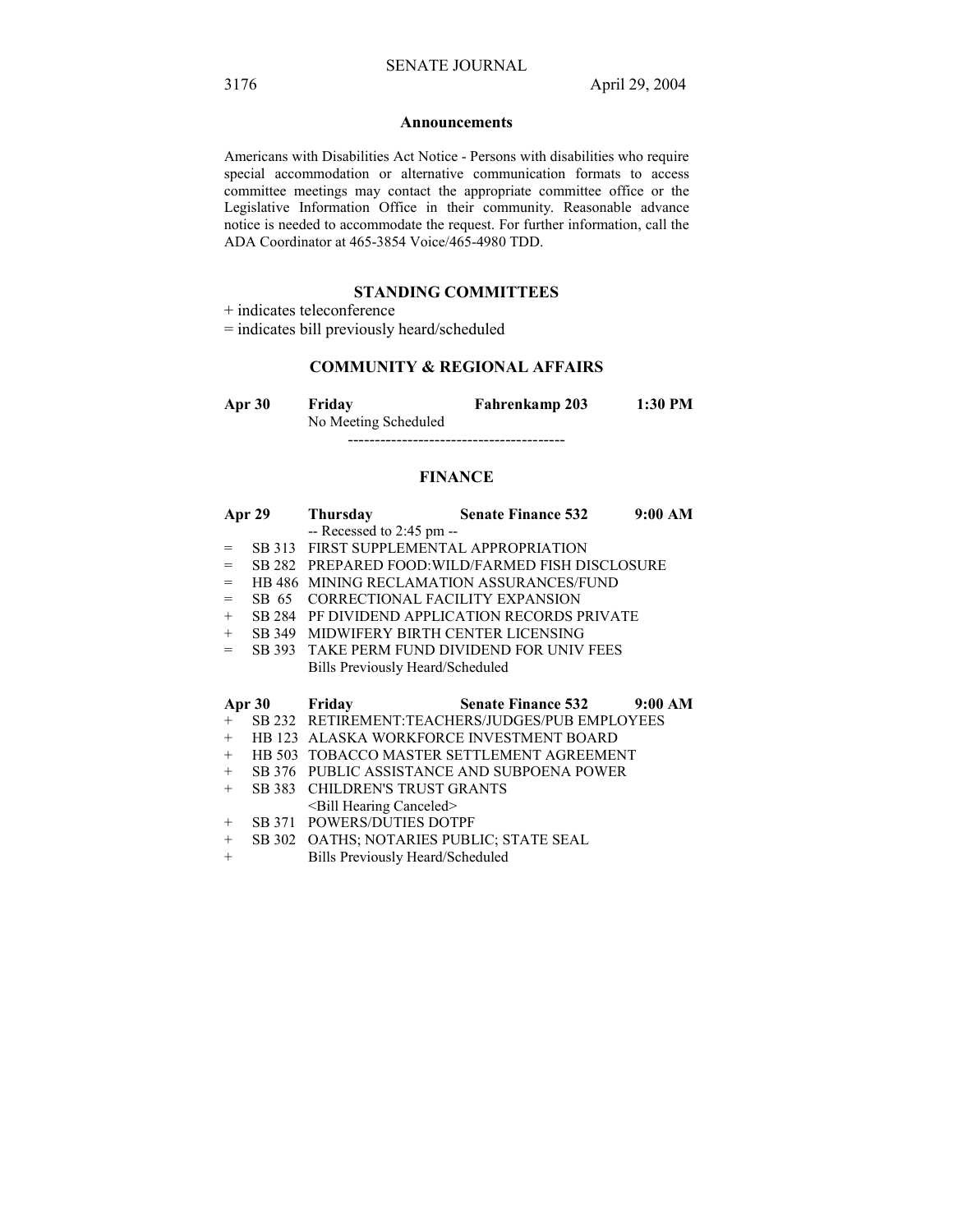# **HEALTH, EDUCATION & SOCIAL SERVICES**

| Apr 30        | Friday                                          | <b>Butrovich 205</b> | 1:30 PM   |  |
|---------------|-------------------------------------------------|----------------------|-----------|--|
| $^{+}$        | HB 425 SCHOOL FUNDS RELATED TO BOARDING SCHOOLS |                      |           |  |
| $+$           | HB 500 MEDICAL REVIEW ORGANIZATION              |                      |           |  |
| $^{+}$        | HB 511 CERTIFICATE OF NEED PROGRAM              |                      |           |  |
| $^{+}$        | Bills Previously Heard/Scheduled                |                      |           |  |
|               |                                                 |                      |           |  |
|               |                                                 |                      |           |  |
|               | <b>JUDICIARY</b>                                |                      |           |  |
| Apr $29$      | <b>Thursday</b>                                 | <b>Butrovich 205</b> | 8:00 AM   |  |
| $+$           | SB 369 UNIV. STUDENT PRACTICUM LIABILITY/WAGES  |                      |           |  |
| SJR 33<br>$+$ | CONGRESSIONAL VOTE ON JUDICIAL NOMINATION       |                      |           |  |
|               | <pending referral=""></pending>                 |                      |           |  |
|               | += HB 188 BAIL SCHEDULE FOR SKIING VIOLATION    |                      |           |  |
| $+=$          | HB 25 HEALTH CARE SERVICES DIRECTIVES           |                      |           |  |
|               | += HB 514 CHILD SUPPORT ENFORCEMENT/ CRIMES     |                      |           |  |
|               | Bills Previously Heard/Scheduled                |                      |           |  |
| Apr 30        | Friday                                          | <b>Butrovich 205</b> | 8:00 AM   |  |
|               | -- Meeting Canceled --                          |                      |           |  |
|               | -- Agenda to be Announced --                    |                      |           |  |
| $^{+}$        | Bills Previously Heard/Scheduled                |                      |           |  |
|               |                                                 |                      |           |  |
| May 01        | <b>Saturday</b>                                 | <b>Butrovich 205</b> | $5:00$ PM |  |
| $+=$ SJR 33   | CONGRESSIONAL VOTE ON JUDICIAL NOMINATION       |                      |           |  |
|               | <pending referral=""></pending>                 |                      |           |  |
| $+=$ HB 29    | REAL PROPERTY TRANSACTIONS/LICENSEES            |                      |           |  |
|               | <pending referral=""></pending>                 |                      |           |  |
| $+=$ HB 15    | SOLICITATIONS/CONSUMER PROTECTION               |                      |           |  |
|               | += HB 514 CHILD SUPPORT ENFORCEMENT/ CRIMES     |                      |           |  |
|               | Bills Previously Heard/Scheduled                |                      |           |  |
|               |                                                 |                      |           |  |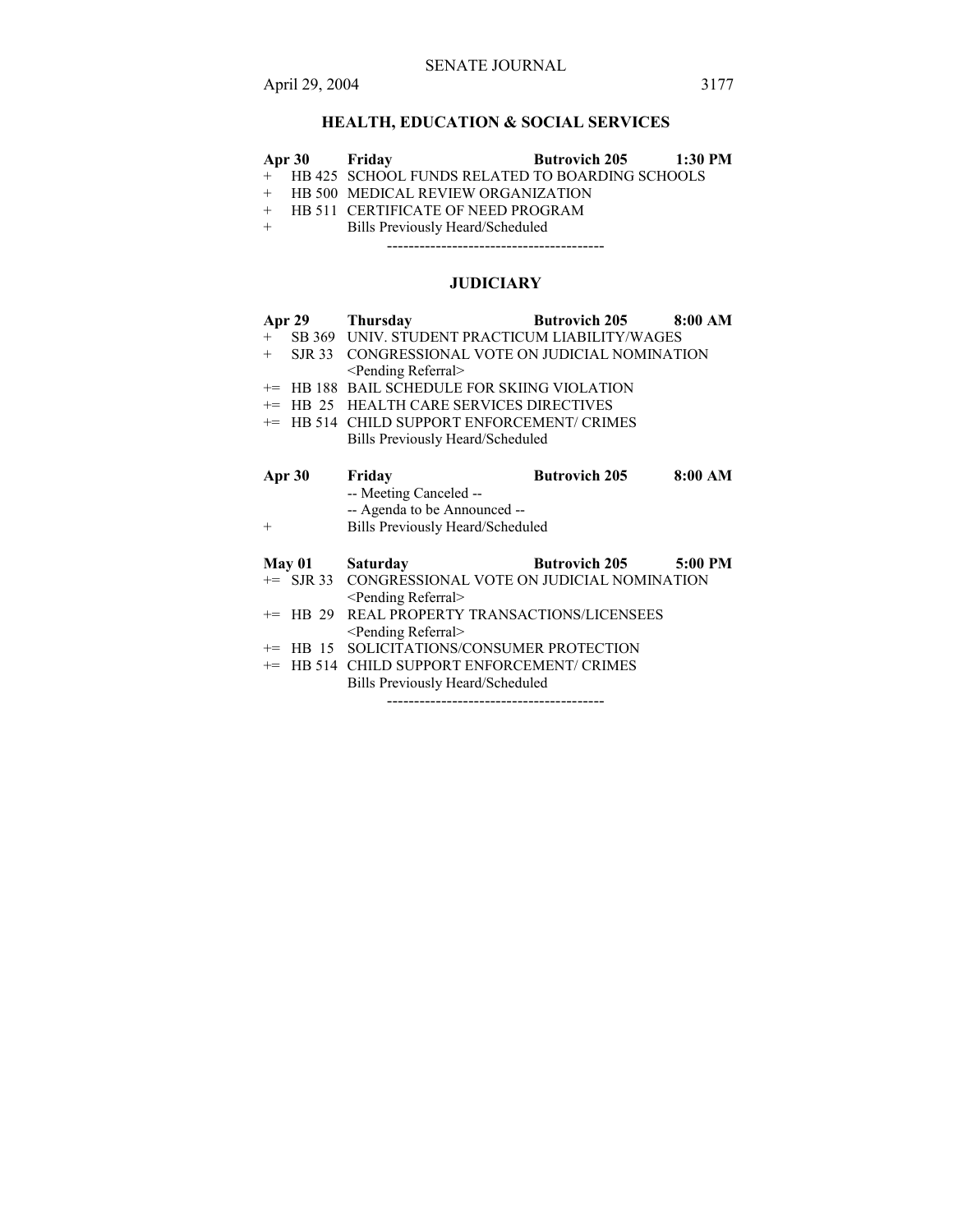# **LABOR & COMMERCE**

| Apr 29 | Thursday                                       | Beltz 211 | $2:45$ PM |  |  |  |
|--------|------------------------------------------------|-----------|-----------|--|--|--|
|        | -- Upon Adjournment --                         |           |           |  |  |  |
|        | Bills Previously Heard/Scheduled               |           |           |  |  |  |
|        | Premera/Blue Cross Blue Shield Conversion      |           |           |  |  |  |
|        | "An Overview So Far"                           |           |           |  |  |  |
|        | Confirmation Hearings:                         |           |           |  |  |  |
|        | Alcoholic Beverage Control Board               |           |           |  |  |  |
|        | <b>State Assessment Review Board</b>           |           |           |  |  |  |
|        | Board of Marine Pilots                         |           |           |  |  |  |
|        | Alaska Workers' Compensation Board             |           |           |  |  |  |
|        | State Board of Registration for                |           |           |  |  |  |
|        | Architects, Engineers and Land Surveyors       |           |           |  |  |  |
|        | Board of Barbers and Hairdressers              |           |           |  |  |  |
| $+$    | HB 430 EMPLOYEES UNDER 21 AT LICENSED PREMISES |           |           |  |  |  |
| $^{+}$ | HB 423 TAXICAB DRIVER LIABILITY                |           |           |  |  |  |
| $^{+}$ | HB 418 REAL ESTATE COM'N/LICENSEE/HOME INSPECT |           |           |  |  |  |

+ HB 517 SECURITY ACCOUNT BENEFICIARY DESIGNATION

----------------------------------------

# **RESOURCES**

|     | Apr 30 Friday |                                                     | <b>Butrovich 205</b> | 3:30 PM |
|-----|---------------|-----------------------------------------------------|----------------------|---------|
|     |               | += SB 312 CONVENTIONAL & NONCONVENTIONAL GAS LEASES |                      |         |
|     |               | + HB 522 SMALL CRUISE SHIP DISCHARGES               |                      |         |
| $+$ |               | Bills Previously Heard/Scheduled                    |                      |         |

----------------------------------------

# **STATE AFFAIRS**

|  | Apr 29 Thursday                                   | Beltz 211 | 3:30 PM |
|--|---------------------------------------------------|-----------|---------|
|  | + HJR 36 MITIGATING GLACIER BAY FISHING CLOSURES  |           |         |
|  | + HB 273 PARENTS' WAIVER OF CHILD'S SPORTS CLAIM  |           |         |
|  | + HB 467 COMMEMORATIVE QUARTERS COMMISSION        |           |         |
|  | + HB 476 AK STATEHOOD CELEBRATION COMMISSION      |           |         |
|  | + HB 353 JURY DUTY EXEMPTION FOR CERTAIN TEACHERS |           |         |

Bills Previously Heard/Scheduled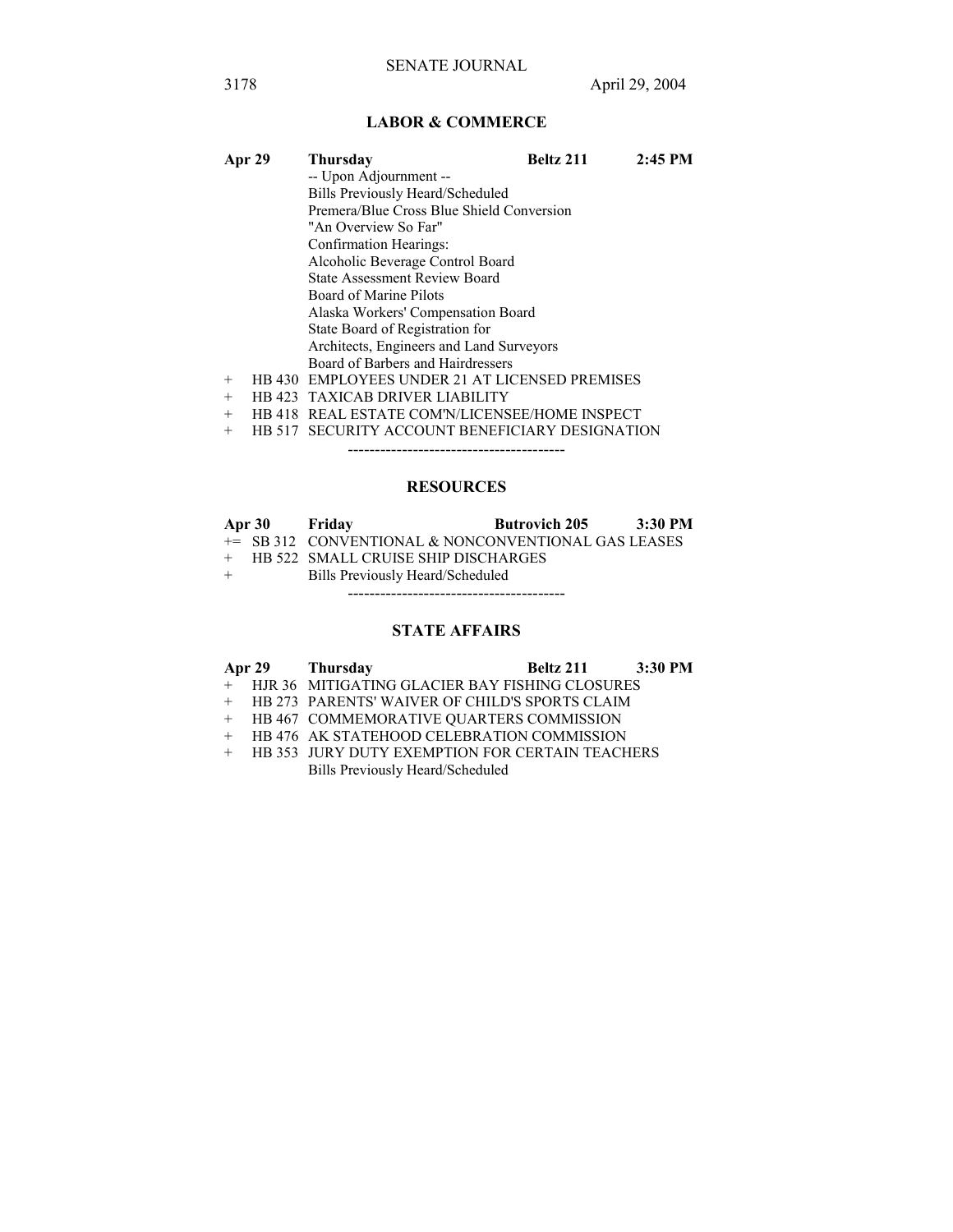# **STATE AFFAIRS (continued)**

| May 01 |  | <b>Saturday</b>                                  | Beltz 211 |
|--------|--|--------------------------------------------------|-----------|
|        |  | *** Immediately Following Session ***            |           |
| $+$    |  | SJR 34 TAIWAN STATUS AND PRESIDENT               |           |
| $+$    |  | SCR 25 STATE CONSTRUCTION/MAINTENANCE CONTRACTS  |           |
| $+$    |  | <b>HB 379 OFFICE OF CITIZENSHIP ASSISTANCE</b>   |           |
| $+$    |  | HB 366 ANIMAL CLASSICS CHARITABLE GAMING         |           |
| $+$    |  | HB 490 EMPLOYMENT SECURITY ACT AMENDMENTS        |           |
| $+$    |  | <b>HB 309 PROHIBIT RELEASE OF PREDATORY FISH</b> |           |
| $+$    |  | <b>HB 351 CARBON MONOXIDE DETECTION DEVICES</b>  |           |
|        |  | Bills Previously Heard/Scheduled                 |           |
|        |  |                                                  |           |
|        |  |                                                  |           |
|        |  |                                                  |           |

# **TRANSPORTATION**

| Apr 29                               | Thursday                         | <b>Butrovich 205</b> | $2:45 \text{ PM}$ |
|--------------------------------------|----------------------------------|----------------------|-------------------|
|                                      | -- Upon Adjournment --           |                      |                   |
| SB 395 MUNICIPAL LAND USE REGULATION |                                  |                      |                   |
|                                      | Bills Previously Heard/Scheduled |                      |                   |

----------------------------------------

# **JOINT COMMITTEES**

# **CONFERENCE COMMITTEE ON HB 375 & HB 377**

| Apr 29 | Thursdav                            | <b>Senate Finance 532</b>                   | 4:00 PM |
|--------|-------------------------------------|---------------------------------------------|---------|
|        |                                     | HB 375 APPROP: OPERATING BUDGET/LOANS/FUNDS |         |
|        | HB 377 APPROP: MENTAL HEALTH BUDGET |                                             |         |
|        |                                     |                                             |         |

# **LEGISLATIVE COUNCIL**

| <b>May 05</b> | Wednesday              | <b>House Finance Room</b> | $5:00 \text{ PM}$ |
|---------------|------------------------|---------------------------|-------------------|
|               | Agenda To Be Announced |                           |                   |
|               |                        |                           |                   |